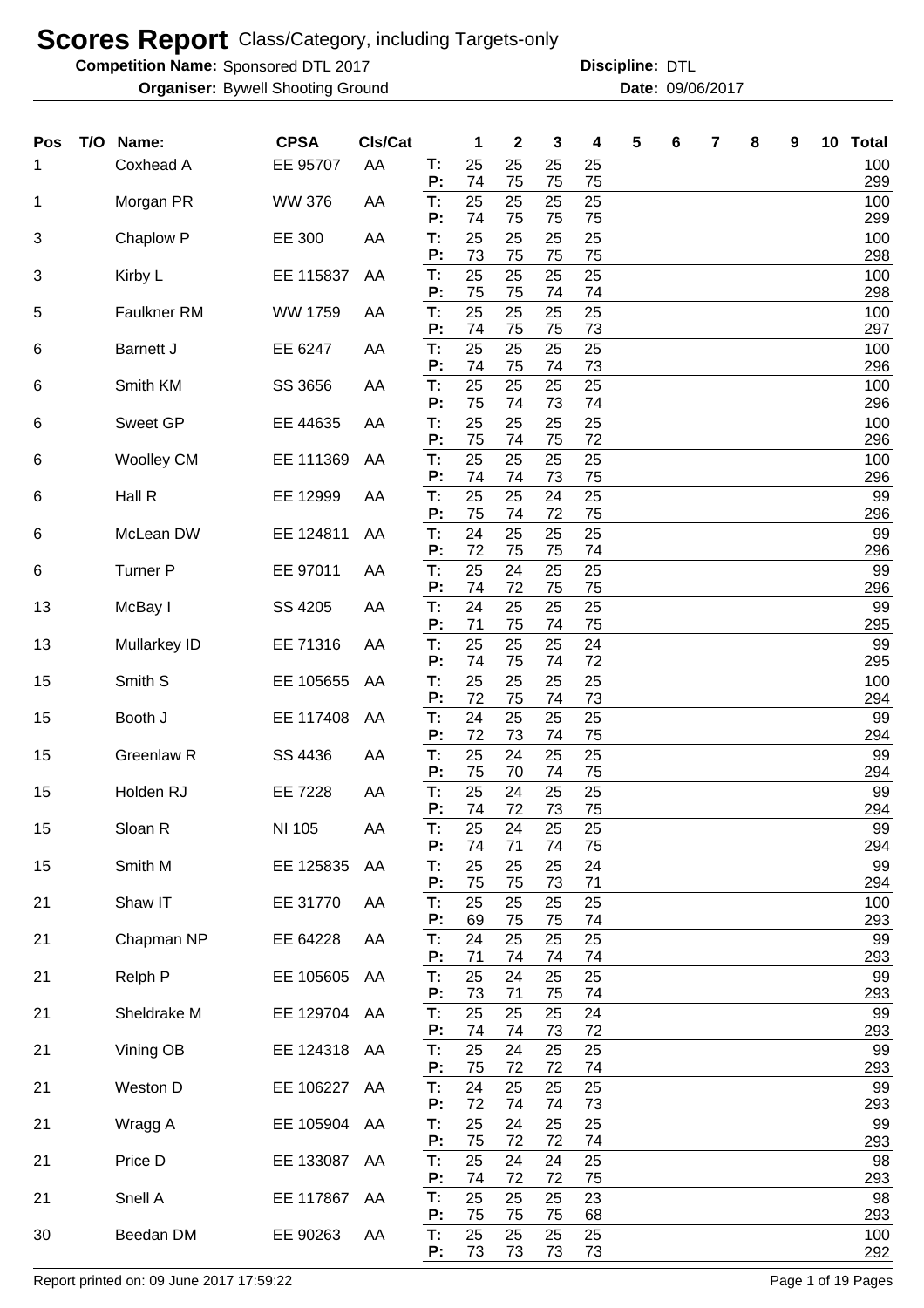**Competition Name:** Sponsored DTL 2017 **Discripline: DTL** 

Bywell Shooting Ground 09/06/2017 **Organiser: Date:**

**Discipline:**

| Pos | T/O Name:       | <b>CPSA</b>   | CIs/Cat |          | 1        | $\mathbf{2}$ | 3        | 4        | 5 | 6 | 7 | 8 | 9 | 10 | <b>Total</b> |
|-----|-----------------|---------------|---------|----------|----------|--------------|----------|----------|---|---|---|---|---|----|--------------|
| 30  | Armstrong W     | NI 326        | AA      | Т:<br>P: | 24<br>71 | 25<br>73     | 25<br>73 | 25<br>75 |   |   |   |   |   |    | 99<br>292    |
| 30  | Moule CW        | EE 43566      | AA      | T:<br>P: | 25<br>75 | 25<br>73     | 24<br>72 | 25<br>72 |   |   |   |   |   |    | 99<br>292    |
| 30  | Toomer DJ       | EE 10892      | AA      | T:       | 25       | 25           | 24       | 25       |   |   |   |   |   |    | 99           |
| 34  | Mccoy           | NI 3628       | AA      | P:<br>T: | 73<br>24 | 74<br>25     | 71<br>25 | 74<br>25 |   |   |   |   |   |    | 292<br>99    |
| 34  | Patterson I     | EE 115291     | AA      | P:<br>T: | 69<br>25 | 73<br>25     | 74<br>24 | 75<br>25 |   |   |   |   |   |    | 291<br>99    |
|     |                 |               |         | P:       | 73       | 73           | 71       | 74       |   |   |   |   |   |    | 291          |
| 34  | Shaw MA         | EE 96250      | AA      | T:<br>P: | 25<br>73 | 24<br>71     | 25<br>74 | 25<br>73 |   |   |   |   |   |    | 99<br>291    |
| 34  | Peel T          | EE 51508      | AA      | T:<br>P: | 25<br>74 | 23<br>69     | 25<br>74 | 25<br>74 |   |   |   |   |   |    | 98<br>291    |
| 38  | Jeminson M      | EE 128899     | AA      | Т.<br>P: | 25<br>72 | 24<br>71     | 25<br>73 | 25<br>74 |   |   |   |   |   |    | 99<br>290    |
| 38  | Lewis RC        | WW 2233       | AA      | T:       | 25       | 24           | 25       | 25       |   |   |   |   |   |    | 99           |
| 38  | Haines RJ       | EE 116979     | AA      | P:<br>T: | 75<br>25 | 69<br>24     | 72<br>24 | 74<br>25 |   |   |   |   |   |    | 290<br>98    |
| 38  | Henry A         | EE 4336       | AA      | P:<br>T: | 74<br>25 | 69<br>24     | 72<br>25 | 75<br>24 |   |   |   |   |   |    | 290<br>98    |
|     |                 |               |         | P:       | 74       | 72           | 74       | 70       |   |   |   |   |   |    | 290          |
| 38  | Hinchliffe DJ   | EE 121065     | AA      | T:<br>P: | 25<br>74 | 25<br>75     | 23<br>69 | 25<br>72 |   |   |   |   |   |    | 98<br>290    |
| 38  | Knibbs AM       | EE 1257       | AA      | T:<br>P: | 25<br>75 | 24<br>71     | 24<br>69 | 25<br>75 |   |   |   |   |   |    | 98<br>290    |
| 44  | Bond K          | EE 6792       | AA      | T:<br>P: | 25<br>74 | 24           | 25<br>73 | 25       |   |   |   |   |   |    | 99           |
| 44  | Powell L        | EE 111815     | AA      | T:       | 25       | 70<br>24     | 25       | 72<br>25 |   |   |   |   |   |    | 289<br>99    |
| 44  | Adams JM        | EE 12635      | AA      | P:<br>T: | 73<br>25 | 70<br>25     | 73<br>24 | 73<br>24 |   |   |   |   |   |    | 289<br>98    |
| 44  | Dore AG         | EE 31935      | AA      | P:<br>T: | 73<br>25 | 75<br>23     | 72<br>25 | 69<br>24 |   |   |   |   |   |    | 289<br>97    |
|     |                 |               |         | P:       | 75       | 67           | 75       | 72       |   |   |   |   |   |    | 289          |
| 48  | Evans PA        | WW 2241       | AA      | T:<br>P: | 25<br>73 | 25<br>74     | 24<br>71 | 24<br>70 |   |   |   |   |   |    | 98<br>288    |
| 48  | Greenstock A    | EE 97568      | AA      | Т.<br>P: | 24<br>71 | 25<br>73     | 24<br>70 | 25<br>74 |   |   |   |   |   |    | 98<br>288    |
| 48  | Linnell J       | EE 128135     | AA      | T.<br>P: | 25<br>75 | 24           | 25       | 24       |   |   |   |   |   |    | 98<br>288    |
| 48  | Harris M        | EE 60088      | AA      | T:       | 24       | 71<br>25     | 72<br>24 | 70<br>24 |   |   |   |   |   |    | 97           |
| 52  | Holden E        | EE 7226       | AA      | P:<br>T: | 70<br>25 | 74<br>24     | 72<br>25 | 72<br>25 |   |   |   |   |   |    | 288<br>99    |
| 52  | Frankland PC    | EE 88221      | AA      | P:<br>T: | 71<br>25 | 70<br>24     | 71<br>25 | 75<br>24 |   |   |   |   |   |    | 287<br>98    |
|     |                 |               |         | P:       | 75       | 68           | 74       | 70       |   |   |   |   |   |    | 287          |
| 52  | Allan SJ        | SS 1650       | AA      | T:<br>P: | 24<br>71 | 24<br>72     | 25<br>73 | 24<br>71 |   |   |   |   |   |    | 97<br>287    |
| 52  | Mccauley        | <b>NI 337</b> | AA      | T:<br>P: | 23<br>68 | 25<br>74     | 25<br>75 | 24<br>70 |   |   |   |   |   |    | 97<br>287    |
| 52  | <b>Turner M</b> | EE 109672     | AA      | T:       | 25       | 24           | 25       | 23       |   |   |   |   |   |    | 97           |
| 57  | Lewis G         | EE 123066     | AA      | P:<br>T: | 75<br>25 | 71<br>24     | 73<br>24 | 68<br>25 |   |   |   |   |   |    | 287<br>98    |
| 57  | Caithness D I   | SS 4176       | AA      | P:<br>T: | 73<br>24 | 70<br>24     | 69<br>25 | 73<br>24 |   |   |   |   |   |    | 285<br>97    |
|     |                 |               |         | P:       | 69       | 72           | 73       | 71       |   |   |   |   |   |    | 285          |
| 57  | Eaton N         | EE 1213       | AA      | T:<br>P: | 25<br>74 | 25<br>71     | 23<br>69 | 24<br>71 |   |   |   |   |   |    | 97<br>285    |
| 60  | Jones RE        | WW 2324       | AA      | T:<br>P: | 25<br>70 | 25<br>71     | 25<br>74 | 24<br>68 |   |   |   |   |   |    | 99<br>283    |

Report printed on: 09 June 2017 17:59:22 Page 2 of 19 Pages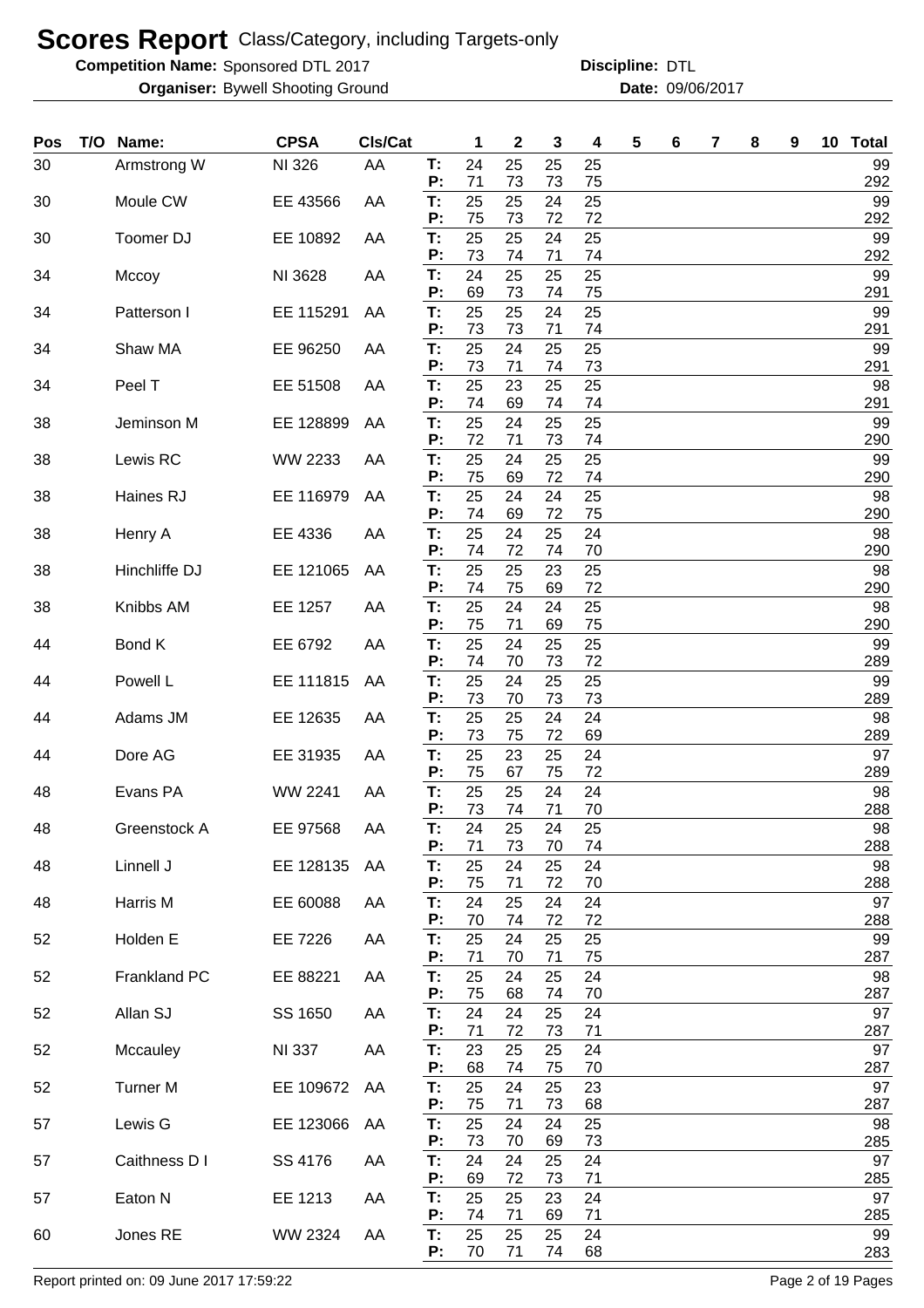**Competition Name:** Sponsored DTL 2017 **Discripline: DTL** 

| Pos | T/O | Name:             | <b>CPSA</b>     | <b>CIs/Cat</b> |          | 1        | $\mathbf{2}$ | 3        | 4        | 5 | 6 | 7 | 8 | 9 | 10 | <b>Total</b>               |
|-----|-----|-------------------|-----------------|----------------|----------|----------|--------------|----------|----------|---|---|---|---|---|----|----------------------------|
| 60  |     | Philipson T       | EE 11811        | AA             | Т:<br>P: | 24<br>69 | 25<br>74     | 24<br>71 | 24<br>69 |   |   |   |   |   |    | 97<br>283                  |
| 62  |     | Clark M           | EE 116852       | AA             | Т:<br>P: | 25<br>75 | 24<br>70     | 24<br>68 | 24<br>69 |   |   |   |   |   |    | 97<br>282                  |
| 63  |     | <b>MCCAULEY T</b> | <b>NI 14500</b> | AA             | Т:<br>P: | 25<br>73 | 24<br>70     | 23<br>68 | 24<br>70 |   |   |   |   |   |    | 96<br>281                  |
| 63  |     | <b>Bright K</b>   | EE 124358       | AA             | Т.<br>P: | 23<br>67 | 23<br>68     | 25<br>75 | 24<br>71 |   |   |   |   |   |    | 95<br>281                  |
| 65  |     | Milne MJ          | SS 583          | AA             | Т:<br>P: | 22<br>66 | 25<br>74     | 24<br>71 | 23<br>69 |   |   |   |   |   |    | 94<br>280                  |
| 66  |     | Adam N            | EE 122795       | AA             | Т.<br>P: | 23<br>67 | 25<br>73     | 24<br>72 | 23<br>67 |   |   |   |   |   |    | 95<br>279                  |
| 67  |     | Doherty J         | <b>II 370</b>   | AA             | Т.<br>P: | 24<br>72 | 22<br>64     | 24<br>72 | 24<br>70 |   |   |   |   |   |    | 94<br>278                  |
| 68  |     | Carroll J         | EE 112996       | AA             | Т:<br>P: | 0<br>0   |              |          |          |   |   |   |   |   |    | $\overline{0}$<br>70       |
| 69  |     | Robinson TR       | EE 90911        | AA             | Т:<br>P: |          |              |          |          |   |   |   |   |   |    | $\mathbf 0$<br>$\mathbf 0$ |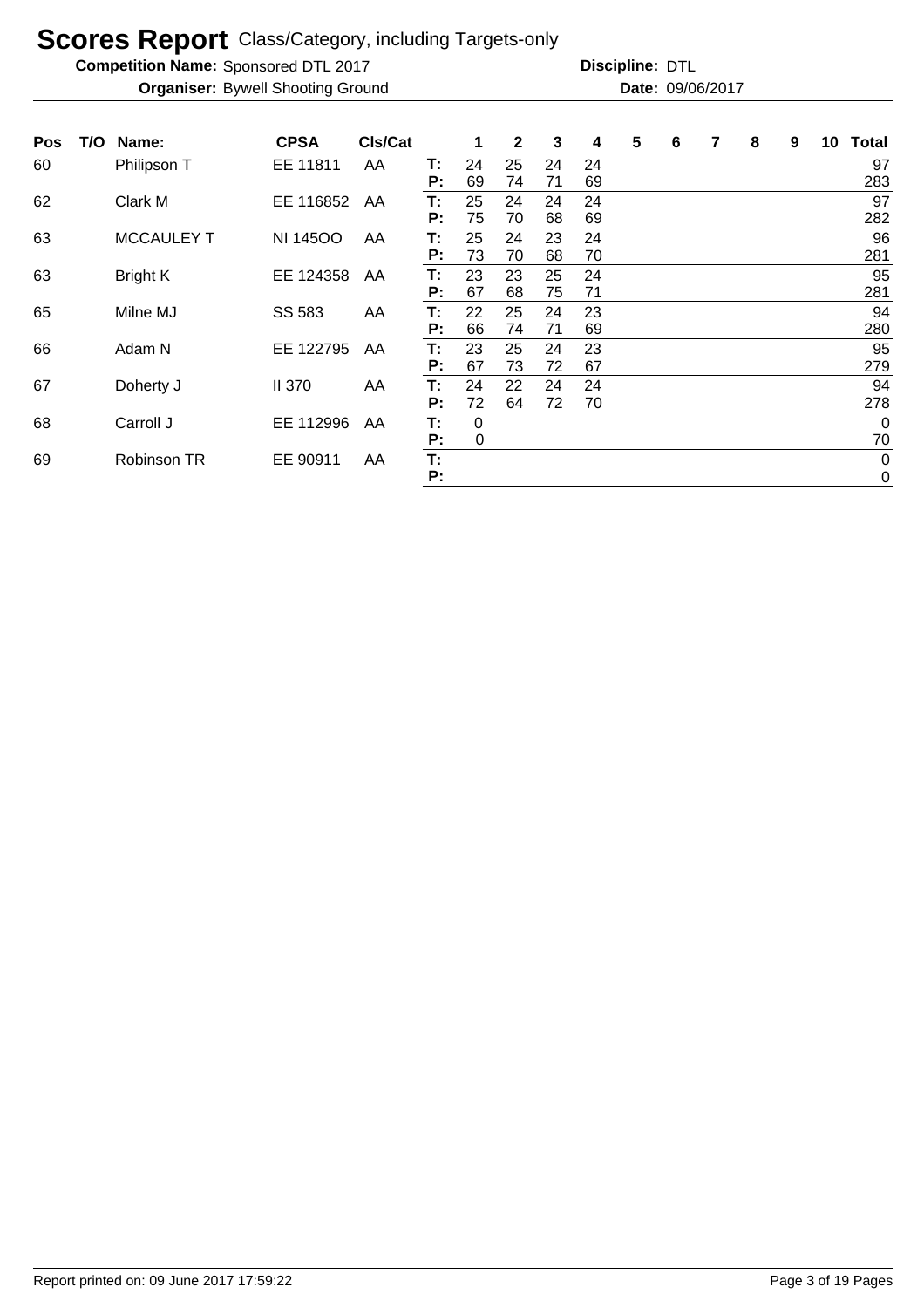**Competition Name:** Sponsored DTL 2017 **Discripline: DTL** 

Bywell Shooting Ground 09/06/2017 **Organiser: Date:**

**Discipline:**

| Pos            | T/O | Name:                 | <b>CPSA</b>   | CIs/Cat        |          | 1        | 2        | 3        | 4        | 5 | 6 | 7 | 8 | 9 | 10 Total   |
|----------------|-----|-----------------------|---------------|----------------|----------|----------|----------|----------|----------|---|---|---|---|---|------------|
| 1              |     | Hartley M             | EE 118693     | $\overline{A}$ | T:       | 25       | 25       | 24       | 25       |   |   |   |   |   | 99         |
| 2              |     | <b>MCGEEKIN S</b>     | <b>NI 34Q</b> | A              | P:<br>Т: | 74<br>25 | 73<br>25 | 72<br>25 | 74<br>25 |   |   |   |   |   | 293<br>100 |
|                |     |                       |               |                | P:       | 73       | 74       | 71       | 74       |   |   |   |   |   | 292        |
| 2              |     | Lewis R               | WW 2691       | A              | Т:       | 25       | 25       | 25       | 24       |   |   |   |   |   | 99         |
|                |     |                       | EE 122880     | $\overline{A}$ | P:<br>T: | 75<br>24 | 74<br>25 | 74<br>25 | 69<br>25 |   |   |   |   |   | 292<br>99  |
| $\overline{2}$ |     | Priestman D           |               |                | P:       | 70       | 73       | 74       | 75       |   |   |   |   |   | 292        |
| $\overline{2}$ |     | <b>Taylor G</b>       | EE 109155     | A              | T:       | 25       | 24       | 25       | 25       |   |   |   |   |   | 99         |
| 2              |     | Titterington J        | EE 127613     | A              | P:<br>T: | 75<br>24 | 70<br>24 | 73<br>25 | 74<br>25 |   |   |   |   |   | 292<br>98  |
|                |     |                       |               |                | P:       | 71       | 71       | 75       | 75       |   |   |   |   |   | 292        |
| 2              |     | Wilcoxson L           | EE 129381     | A              | T:       | 24       | 24       | 25       | 25       |   |   |   |   |   | 98         |
| 8              |     | Chapple RJ            | EE 668        | A              | P:<br>T: | 71<br>24 | 71<br>25 | 75<br>25 | 75<br>25 |   |   |   |   |   | 292<br>99  |
|                |     |                       |               |                | P:       | 70       | 73       | 73       | 74       |   |   |   |   |   | 290        |
| 8              |     | Delf M                | EE 132851     | A              | T:       | 24       | 24       | 25       | 25       |   |   |   |   |   | 98         |
| 8              |     | Neal PJ               | EE 32440      | A              | Ρ.<br>T: | 72<br>24 | 70<br>25 | 74<br>25 | 74<br>24 |   |   |   |   |   | 290<br>98  |
|                |     |                       |               |                | P:       | 71       | 73       | 74       | 72       |   |   |   |   |   | 290        |
| 11             |     | Logan WM              | EE 8111       | A              | T:       | 25       | 25       | 25       | 23       |   |   |   |   |   | 98         |
| 11             |     | Rogers GT             | EE 4526       | A              | P:<br>T: | 75<br>25 | 73<br>23 | 74<br>25 | 67<br>25 |   |   |   |   |   | 289<br>98  |
|                |     |                       |               |                | Р:       | 74       | 67       | 73       | 75       |   |   |   |   |   | 289        |
| 13             |     | Curatolo <sub>N</sub> | <b>SS 98</b>  | A              | T:       | 24       | 25       | 25       | 25       |   |   |   |   |   | 99         |
| 13             |     | Tinson R              | EE 131756     | A              | P:<br>T: | 68<br>25 | 73<br>25 | 74<br>25 | 73<br>24 |   |   |   |   |   | 288<br>99  |
|                |     |                       |               |                | P:       | 71       | 72       | 73       | 72       |   |   |   |   |   | 288        |
| 13             |     | Douglas I             | EE 33433      | A              | T:       | 24       | 25       | 25       | 24       |   |   |   |   |   | 98         |
| 13             |     | Gibson J              | EE 128558     | A              | P:<br>T: | 70<br>24 | 73<br>24 | 74<br>25 | 71<br>25 |   |   |   |   |   | 288<br>98  |
|                |     |                       |               |                | P:       | 71       | 70       | 74       | 73       |   |   |   |   |   | 288        |
| 13             |     | Johnstone S           | SS 3604       | A              | T:<br>P: | 25<br>73 | 25<br>75 | 25<br>74 | 23<br>66 |   |   |   |   |   | 98<br>288  |
| 13             |     | Lewzey DG             | EE 11701      | A              | T:       | 25       | 24       | 24       | 25       |   |   |   |   |   | 98         |
|                |     |                       |               |                | P:       | 73       | 71       | 71       | 73       |   |   |   |   |   | 288        |
| 19             |     | Brown R               | SS 5071       | A              | Т:<br>P: | 25<br>71 | 25<br>73 | 25<br>71 | 25<br>72 |   |   |   |   |   | 100<br>287 |
| 19             |     | Cannon P              | EE 9386       | A              | T:       | 25       | 25       | 23       | 25       |   |   |   |   |   | 98         |
|                |     |                       |               |                | P:       | 74       | 71       | 69       | 73       |   |   |   |   |   | 287        |
| 19             |     | Williams P            | EE 22000      | A              | T.<br>P: | 25<br>73 | 25<br>75 | 25<br>72 | 23<br>67 |   |   |   |   |   | 98<br>287  |
| 19             |     | <b>Turnes GR</b>      | EE 90649      | A              | Т:       | 23       | 24       | 25       | 25       |   |   |   |   |   | 97         |
|                |     |                       |               |                | P:       | 68       | 71       | 75       | 73       |   |   |   |   |   | 287        |
| 23             |     | Shaw M                | EE 109986     | A              | Т:<br>P: | 25<br>75 | 25<br>71 | 25<br>72 | 23<br>68 |   |   |   |   |   | 98<br>286  |
| 23             |     | Garrett D             | EE 124724 A   |                | T.       | 23       | 25       | 25       | 24       |   |   |   |   |   | 97         |
|                |     |                       |               |                | P:       | 67       | 74       | 74       | 71       |   |   |   |   |   | 286        |
| 23             |     | <b>Stewart G</b>      | SS 3600       | Α              | Т:<br>P: | 24<br>70 | 23<br>67 | 25<br>74 | 25<br>75 |   |   |   |   |   | 97<br>286  |
| 23             |     | <b>Turkington M</b>   | EE 109958     | A              | Т:       | 23       | 24       | 25       | 25       |   |   |   |   |   | 97         |
|                |     |                       |               |                | P:       | 66       | 72       | 74       | 74       |   |   |   |   |   | 286        |
| 23             |     | Bebbington C          | EE 115567     | A              | T:<br>P: | 25<br>74 | 24<br>72 | 23<br>69 | 24<br>71 |   |   |   |   |   | 96<br>286  |
| 23             |     | Common T              | EE 10430      | A              | T:       | 25       | 24       | 24       | 23       |   |   |   |   |   | 96         |
|                |     |                       |               |                | P:       | 74       | 71       | 72       | 69       |   |   |   |   |   | 286        |
| 29             |     | MacDonough S          | SS 750        | A              | T:<br>P: | 24<br>70 | 25<br>72 | 23<br>69 | 25<br>74 |   |   |   |   |   | 97<br>285  |
| 30             |     | Atkinson E            | EE 101102 A   |                | T:       | 24       | 23       | 25       | 25       |   |   |   |   |   | 97         |
|                |     |                       |               |                | P:       | 70       | 68       | 74       | 72       |   |   |   |   |   | 284        |

Report printed on: 09 June 2017 17:59:22 Page 4 of 19 Pages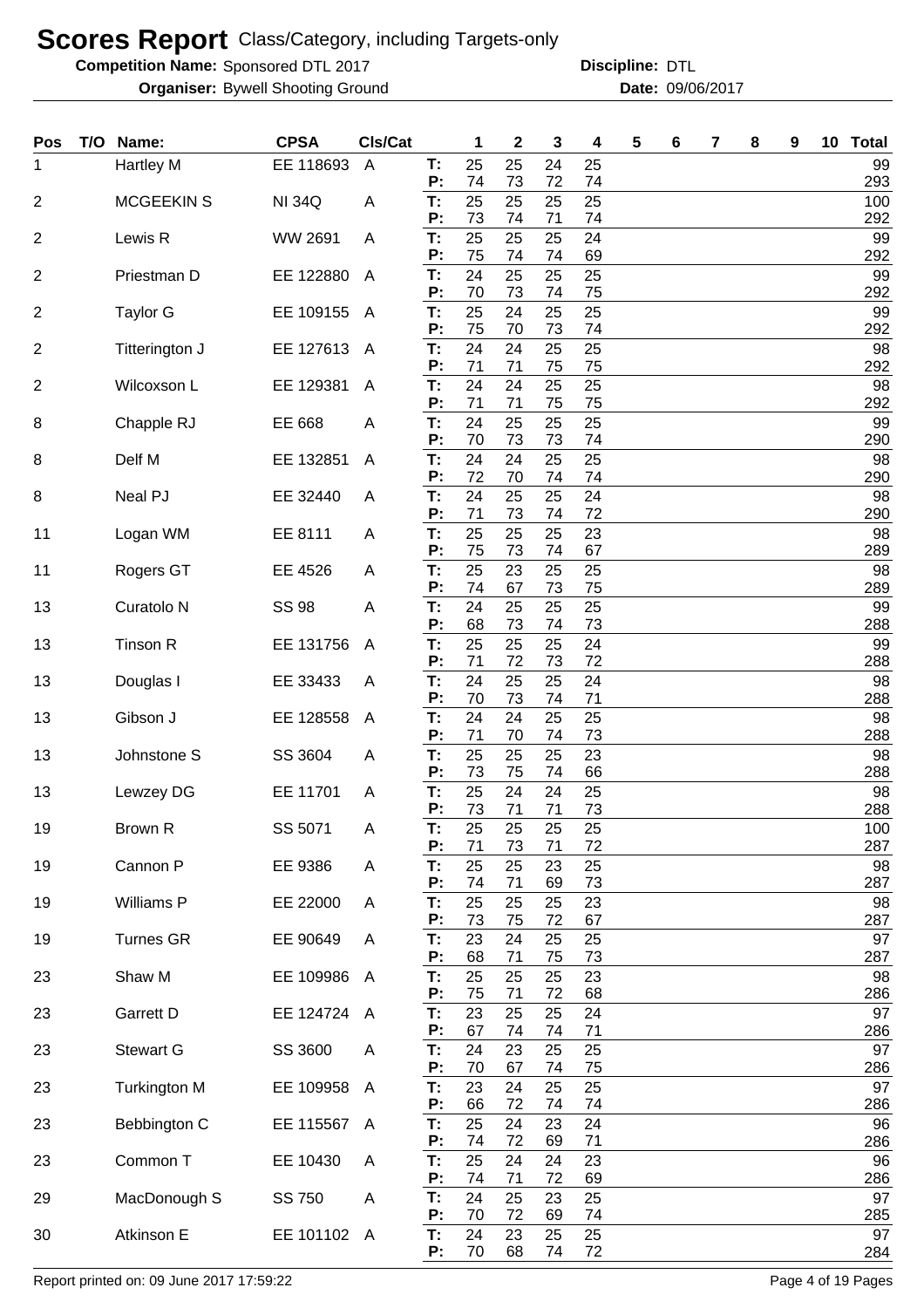**Competition Name:** Sponsored DTL 2017 **Discripline: DTL** 

Bywell Shooting Ground 09/06/2017 **Organiser: Date: Discipline:**

| Pos | T/O Name:          | <b>CPSA</b>    | CIs/Cat        |          | 1        | $\mathbf 2$ | 3        | 4        | 5 | 6 | 7 | 8 | 9 | 10 Total  |
|-----|--------------------|----------------|----------------|----------|----------|-------------|----------|----------|---|---|---|---|---|-----------|
| 30  | Fisher R D         | EE 39107       | A              | T:       | 25       | 24          | 24       | 24       |   |   |   |   |   | 97        |
|     |                    |                |                | P:       | 74       | 69          | 69       | 72       |   |   |   |   |   | 284       |
| 32  | Foxall A           | EE 124509      | A              | T:<br>P: | 25<br>73 | 23<br>68    | 25<br>73 | 24<br>69 |   |   |   |   |   | 97<br>283 |
| 32  | Stanbrook C        | EE 112079      | $\overline{A}$ | Т.       | 25       | 24          | 24       | 24       |   |   |   |   |   | 97        |
|     |                    |                |                | P:       | 74       | 71          | 70       | 68       |   |   |   |   |   | 283       |
| 32  | <b>Howlett GK</b>  | EE 45553       | A              | T:<br>P: | 25<br>73 | 23<br>69    | 24<br>71 | 24<br>70 |   |   |   |   |   | 96<br>283 |
| 32  | Liddell C          | EE 118066      | A              | T:       | 24       | 25          | 23       | 24       |   |   |   |   |   | 96        |
|     |                    |                |                | P:       | 69       | 73          | 69       | 72       |   |   |   |   |   | 283       |
| 32  | Thomas RC          | <b>WW 1427</b> | A              | T:       | 25       | 24          | 22       | 24       |   |   |   |   |   | 95        |
| 37  | Kitchen CL         | EE 118936      | A              | P:<br>T: | 74<br>25 | 71<br>24    | 66<br>24 | 72<br>25 |   |   |   |   |   | 283<br>98 |
|     |                    |                |                | P:       | 69       | 68          | 70       | 75       |   |   |   |   |   | 282       |
| 37  | Roberts E          | <b>WW 280</b>  | A              | T:       | 24       | 25          | 25       | 23       |   |   |   |   |   | 97        |
| 37  | Yes Wragg AD       | EE 121503      | A              | P:<br>T: | 67<br>24 | 75<br>24    | 74<br>24 | 66<br>24 |   |   |   |   |   | 282<br>96 |
|     |                    |                |                | Р:       | 70       | 70          | 70       | 72       |   |   |   |   |   | 282       |
| 40  | Jones GS           | EE 16367       | A              | T:       | 23       | 24          | 25       | 24       |   |   |   |   |   | 96        |
| 41  | Thurnell I         | EE 2003        | A              | P:<br>Т: | 66<br>24 | 70<br>25    | 74<br>24 | 71<br>25 |   |   |   |   |   | 281<br>98 |
|     |                    |                |                | P:       | 68       | 70          | 69       | 73       |   |   |   |   |   | 280       |
| 41  | Weston C           | EE 67724       | A              | T:       | 25       | 25          | 23       | 23       |   |   |   |   |   | 96        |
|     |                    |                |                | P:<br>T: | 72       | 73          | 67       | 68       |   |   |   |   |   | 280       |
| 41  | Holden L           | EE 129664      | A              | P:       | 23<br>67 | 24<br>71    | 24<br>71 | 24<br>71 |   |   |   |   |   | 95<br>280 |
| 41  | Peacock A          | EE 120198      | A              | T:       | 24       | 25          | 23       | 23       |   |   |   |   |   | 95        |
|     |                    |                |                | P:       | 71       | 73          | 68       | 68       |   |   |   |   |   | 280       |
| 41  | Moir TG            | EE 67036       | A              | T:<br>P: | 24<br>72 | 23<br>68    | 24<br>72 | 23<br>68 |   |   |   |   |   | 94<br>280 |
| 46  | Evans RA           | WW 2340        | A              | T:       | 24       | 25          | 22       | 24       |   |   |   |   |   | 95        |
|     |                    |                |                | P:       | 70       | 73          | 65       | 71       |   |   |   |   |   | 279       |
| 46  | Roper I            | EE 123542      | A              | T:<br>P: | 24<br>71 | 25<br>71    | 22<br>65 | 24<br>72 |   |   |   |   |   | 95<br>279 |
| 46  | <b>Elwell RL</b>   | EE 115787 A    |                | T:       | 22       | 24          | 23       | 25       |   |   |   |   |   | 94        |
|     |                    |                |                | P:       | 65       | 72          | 69       | 73       |   |   |   |   |   | 279       |
| 49  | Bell D S           | EE 115868 A    |                | Т:<br>P: | 25<br>70 | 24<br>72    | 22<br>66 | 24<br>70 |   |   |   |   |   | 95<br>278 |
| 49  | Cole JT            | EE 108419      | A              | T:       | 23       | 24          | 24       | 24       |   |   |   |   |   | 95        |
|     |                    |                |                | Ρ:       | 68       | 70          | 70       | 70       |   |   |   |   |   | 278       |
| 49  | McDonell A         | SS 3621        | A              | T:<br>P: | 24<br>69 | 24<br>71    | 22<br>64 | 25<br>74 |   |   |   |   |   | 95<br>278 |
| 49  | Lloyd GW           | <b>WW 277</b>  | A              | T:       | 24       | 25          | 23       | 22       |   |   |   |   |   | 94        |
| 49  | <b>Whitelock S</b> | EE 116773      |                | P:<br>T: | 72<br>24 | 72<br>22    | 69<br>24 | 65<br>24 |   |   |   |   |   | 278<br>94 |
|     |                    |                | $\mathsf{A}$   | P:       | 70       | 65          | 72       | 71       |   |   |   |   |   | 278       |
| 54  | Jones D            | EE 16662       | A              | T:       | 25       | 21          | 23       | 25       |   |   |   |   |   | 94        |
|     |                    |                |                | P:       | 74       | 61          | 68       | 74       |   |   |   |   |   | 277       |
| 55  | Slassor AH         | EE 11665       | A              | T:<br>P: | 23<br>67 | 22<br>65    | 25<br>73 | 25<br>71 |   |   |   |   |   | 95<br>276 |
| 56  | Jones RM           | WW 2325        | A              | T:       | 22       | 25          | 23       | 25       |   |   |   |   |   | 95        |
|     |                    |                |                | P:       | 64       | 73          | 66       | 72       |   |   |   |   |   | 275       |
| 56  | Lovatt NJ          | EE 6151        | A              | T:<br>P: | 24<br>69 | 24<br>69    | 24<br>72 | 23<br>65 |   |   |   |   |   | 95<br>275 |
| 56  | Smith C            | SS 4375        | A              | T:       | 23       | 24          | 24       | 22       |   |   |   |   |   | 93        |
|     |                    |                |                | P:       | 66       | 72          | 71       | 66       |   |   |   |   |   | 275       |
| 59  | Ward P             | EE 47976       | A              | Т.<br>P: | 23<br>65 | 24<br>72    | 23<br>66 | 24<br>71 |   |   |   |   |   | 94<br>274 |
| 60  | Ayshford J         | EE 128715      | A              | Т.       | 23       | 24          | 24       | 23       |   |   |   |   |   | 94        |
|     |                    |                |                | P:       | 65       | 71          | 70       | 66       |   |   |   |   |   | 272       |

Report printed on: 09 June 2017 17:59:22 Page 5 of 19 Pages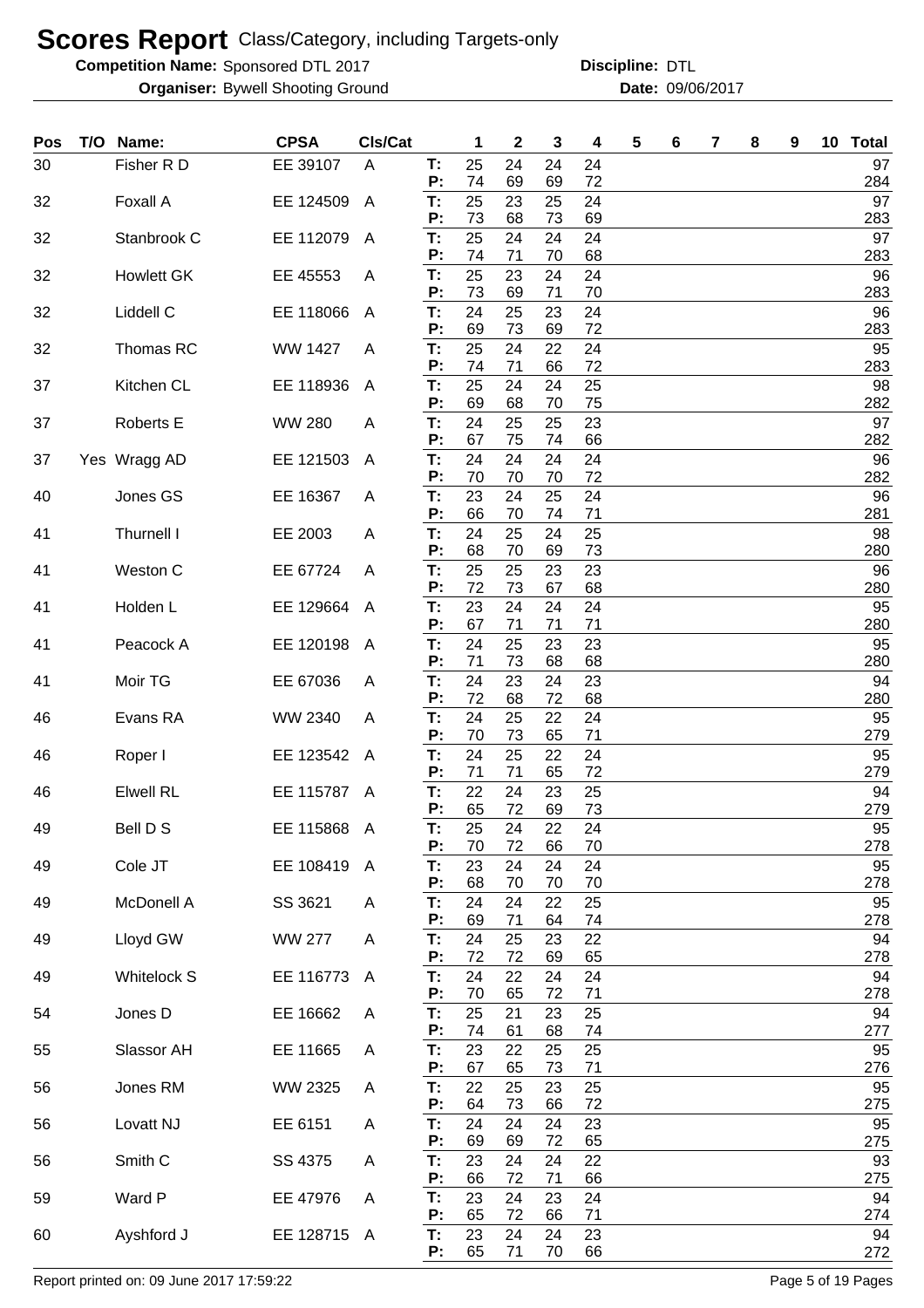**Competition Name:** Sponsored DTL 2017 **Discripline: DTL** 

| Pos | T/O Name:        | <b>CPSA</b> | CIs/Cat |    | 1  | $\mathbf{2}$ | 3  | 4  | 5 | 6 | 7 | 8 | 9 | 10 | <b>Total</b> |
|-----|------------------|-------------|---------|----|----|--------------|----|----|---|---|---|---|---|----|--------------|
| 60  | Coley IJ         | EE 551      | A       | Т: | 24 | 24           | 23 | 23 |   |   |   |   |   |    | 94           |
|     |                  |             |         | P: | 69 | 69           | 66 | 68 |   |   |   |   |   |    | 272          |
| 62  | Sayles G         | EE 119513   | A       | т: | 21 | 25           | 24 | 23 |   |   |   |   |   |    | 93           |
|     |                  |             |         | P: | 60 | 74           | 70 | 67 |   |   |   |   |   |    | 271          |
| 63  | Crehan P         | EE 131948   | A       | T: | 23 | 22           | 24 | 23 |   |   |   |   |   |    | 92           |
|     |                  |             |         | P: | 66 | 63           | 70 | 68 |   |   |   |   |   |    | 267          |
| 64  | Hodges PA        | EE 74062    | A       | т: | 22 | 24           | 23 | 23 |   |   |   |   |   |    | 92           |
|     |                  |             |         | P: | 64 | 68           | 66 | 67 |   |   |   |   |   |    | 265          |
| 64  | Fisher AJ        | EE 72959    | A       | т: | 24 | 22           | 24 | 21 |   |   |   |   |   |    | 91           |
|     |                  |             |         | P: | 69 | 66           | 69 | 61 |   |   |   |   |   |    | 265          |
| 66  | <b>Byerley E</b> | EE 5177     | Α       | Т: |    |              |    |    |   |   |   |   |   |    | $\mathbf 0$  |
|     |                  |             |         | Р: |    |              |    |    |   |   |   |   |   |    | 0            |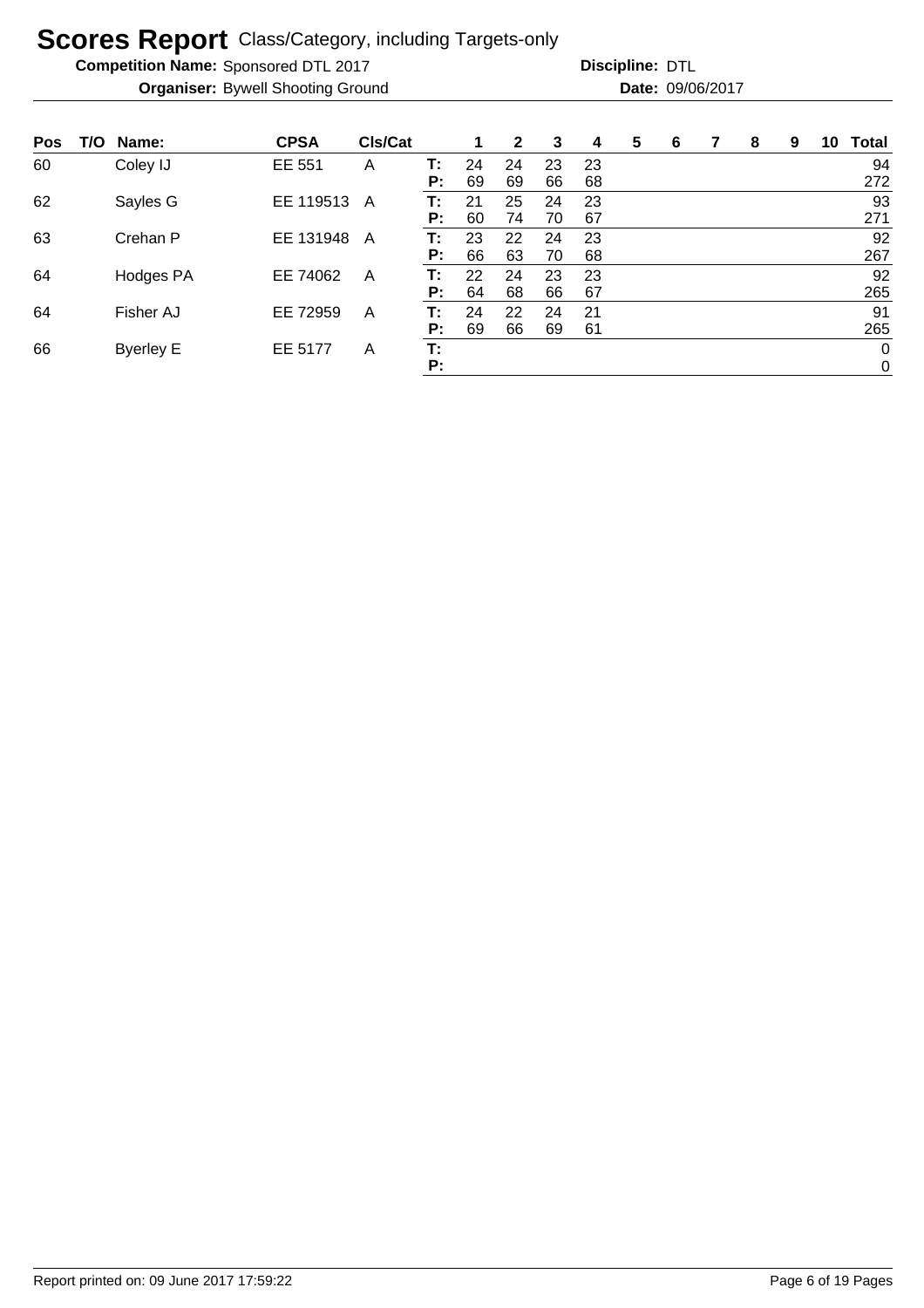**Competition Name:** Sponsored DTL 2017 **Discripline: DTL** 

Bywell Shooting Ground 09/06/2017 **Organiser: Date: Discipline:**

| <b>Pos</b>     | T/O Name:         | <b>CPSA</b>      | <b>CIs/Cat</b> |          | 1        | $\mathbf 2$ | 3        | 4        | 5 | 6 | 7 | 8 | 9 | 10 Total  |
|----------------|-------------------|------------------|----------------|----------|----------|-------------|----------|----------|---|---|---|---|---|-----------|
| $\mathbf{1}$   | Routledge A       | EE 101328        | B              | Т:<br>P: | 24<br>72 | 24<br>70    | 25<br>74 | 24<br>72 |   |   |   |   |   | 97<br>288 |
| $\overline{2}$ | Hart RJ           | EE 126945        | B              | T:       | 24       | 25          | 25       | 24       |   |   |   |   |   | 98        |
|                |                   |                  |                | P:       | 70       | 75          | 72       | 68       |   |   |   |   |   | 285       |
| 3              | Maclennan W       | EE 114460        | B              | T:<br>P: | 24<br>69 | 25<br>74    | 25<br>73 | 24<br>68 |   |   |   |   |   | 98<br>284 |
| 3              | Scott N           | SS 5385          | B              | T:<br>P: | 24<br>70 | 24          | 25<br>73 | 24<br>72 |   |   |   |   |   | 97<br>284 |
| 3              | SHIELS AM         | <b>II M10097</b> | B              | T:       | 24       | 69<br>22    | 25       | 25       |   |   |   |   |   | 96        |
|                |                   |                  |                | P:       | 70       | 65          | 74       | 75       |   |   |   |   |   | 284       |
| 6              | Osborne P         | EE 130791        | B              | T:<br>P: | 24<br>70 | 23<br>67    | 25<br>73 | 25<br>73 |   |   |   |   |   | 97<br>283 |
| $\overline{7}$ | Stanbrook D       | EE 112080        | B              | T:<br>P: | 24<br>70 | 24<br>70    | 25<br>72 | 24<br>70 |   |   |   |   |   | 97<br>282 |
| $\overline{7}$ | <b>GREY D</b>     | <b>NI 119MM</b>  | B              | T:       | 25       | 22          | 24       | 25       |   |   |   |   |   | 96        |
|                |                   |                  |                | P:       | 73<br>23 | 63<br>23    | 71<br>24 | 75<br>25 |   |   |   |   |   | 282<br>95 |
| $\overline{7}$ | Eley S            | EE 125207        | B              | T:<br>P: | 67       | 69          | 72       | 74       |   |   |   |   |   | 282       |
| 10             | Yes Foster I      | EE 128050        | B              | Т:<br>P: | 25<br>74 | 25<br>74    | 22<br>63 | 24<br>69 |   |   |   |   |   | 96<br>280 |
| 11             | Child M           | EE 128471        | B              | Т:       | 24       | 24          | 24       | 24       |   |   |   |   |   | 96        |
|                |                   |                  |                | P:       | 68       | 71          | 70       | 70       |   |   |   |   |   | 279       |
| 11             | MacDonald A       | SS 1746          | B              | T:<br>P: | 22<br>65 | 25<br>75    | 25<br>73 | 23<br>66 |   |   |   |   |   | 95<br>279 |
| 13             | Jones AG          | EE 110758        | B              | T:<br>P: | 24<br>70 | 24<br>68    | 25<br>73 | 24<br>67 |   |   |   |   |   | 97<br>278 |
| 13             | Tate JL           | EE 126341        | B              | T:       | 23       | 23          | 24       | 24       |   |   |   |   |   | 94        |
|                |                   |                  |                | P:       | 68       | 67          | 72       | 71       |   |   |   |   |   | 278       |
| 13             | Taylor J          | EE 95589         | B              | T:<br>P: | 24<br>71 | 25<br>74    | 22<br>64 | 23<br>69 |   |   |   |   |   | 94<br>278 |
| 16             | Leightley JJ      | EE 127623        | B              | T:       | 24<br>70 | 24<br>69    | 24       | 23       |   |   |   |   |   | 95        |
| 17             | Semmens GR        | EE 48347         | B              | P:<br>T: | 25       | 23          | 70<br>24 | 68<br>23 |   |   |   |   |   | 277<br>95 |
|                |                   |                  |                | P:       | 74       | 65          | 72       | 65       |   |   |   |   |   | 276       |
| 17             | Yes Stennett P    | EE 48595         | B              | T:<br>P: | 25<br>72 | 23<br>68    | 23<br>69 | 23<br>67 |   |   |   |   |   | 94<br>276 |
| 17             | Yes Wright DA     | EE 53922         | B              | T:       | 24<br>71 | 24<br>70    | 25<br>75 | 21<br>60 |   |   |   |   |   | 94<br>276 |
| 20             | Davies E          | WW 1414          | B              | P:<br>T: | 25       | 24          | 23       | 23       |   |   |   |   |   | 95        |
|                |                   |                  |                | Ρ.<br>T: | 73<br>23 | 69          | 67       | 66       |   |   |   |   |   | 275       |
| 20             | Yes Bentham DJ    | EE 68760         | В              | P:       | 67       | 25<br>73    | 22<br>65 | 24<br>70 |   |   |   |   |   | 94<br>275 |
| 20             | Whiting A         | EE 132790        | B              | T:<br>P: | 23<br>68 | 24<br>71    | 22<br>65 | 24<br>71 |   |   |   |   |   | 93<br>275 |
| 23             | SHIELS E          | II M10199        | В              | Τ.       | 22       | 25          | 24       | 24       |   |   |   |   |   | 95        |
|                | Taberner DA       |                  |                | P:<br>T: | 64<br>22 | 73<br>23    | 70<br>23 | 67<br>25 |   |   |   |   |   | 274<br>93 |
| 23             |                   | EE 11531         | В              | Ρ.       | 64       | 68          | 68       | 74       |   |   |   |   |   | 274       |
| 25             | <b>MCCAULEY S</b> | <b>NI 113MM</b>  | B              | T:<br>P: | 22<br>63 | 25<br>73    | 23<br>68 | 24<br>69 |   |   |   |   |   | 94<br>273 |
| 26             | Kling RJ          | SS 4978          | B              | T:       | 24       | 22          | 23       | 23       |   |   |   |   |   | 92        |
| 26             | Williams MJ       | WW 2481          | B              | P:<br>T: | 70<br>24 | 65<br>22    | 68<br>24 | 68<br>22 |   |   |   |   |   | 271<br>92 |
|                |                   |                  |                | P:       | 71       | 64          | 72       | 64       |   |   |   |   |   | 271       |
| 28             | Hitchmough J      | EE 105606        | B              | T:<br>P: | 25<br>70 | 21<br>62    | 24<br>68 | 25<br>69 |   |   |   |   |   | 95<br>269 |
| 28             | Nutter G          | EE 88429         | B              | T:       | 22       | 24          | 24       | 24       |   |   |   |   |   | 94        |
| 28             | Twigger C         | EE 51803         | B              | P:<br>T: | 61<br>24 | 69<br>23    | 70<br>24 | 69<br>22 |   |   |   |   |   | 269<br>93 |
|                |                   |                  |                | P:       | 70       | 67          | 68       | 64       |   |   |   |   |   | 269       |

Report printed on: 09 June 2017 17:59:22 Page 7 of 19 Pages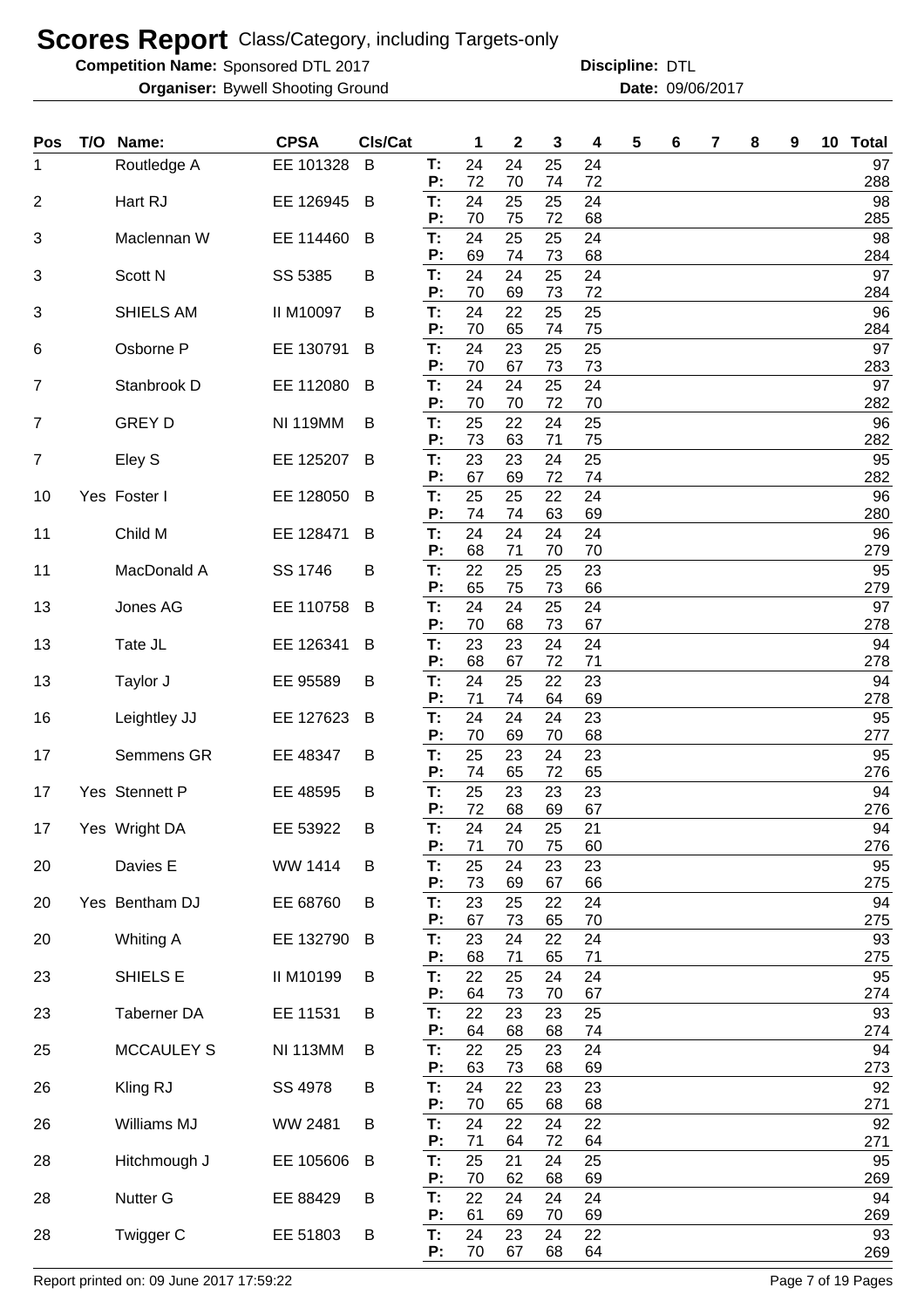**Competition Name:** Sponsored DTL 2017 **Discripline: DTL** 

Bywell Shooting Ground 09/06/2017 **Organiser: Date:**

| Pos | T/O | Name:             | <b>CPSA</b>    | CIs/Cat |          | 1        | 2        | 3        | 4        | 5 | 6 | 7 | 8 | 9 | 10 <sub>1</sub> | <b>Total</b> |
|-----|-----|-------------------|----------------|---------|----------|----------|----------|----------|----------|---|---|---|---|---|-----------------|--------------|
| 28  |     | Hanson JA         | EE 121918      | B       | т.       | 21       | 24       | 24       | 23       |   |   |   |   |   |                 | 92           |
|     |     |                   |                |         | P:       | 63       | 70       | 72       | 64       |   |   |   |   |   |                 | 269          |
| 32  |     | <b>Thurnell M</b> | EE 19666       | В       | T:       | 23       | 23       | 24       | 23       |   |   |   |   |   |                 | 93           |
|     |     |                   |                |         | P:       | 65       | 66       | 70       | 66       |   |   |   |   |   |                 | 267          |
| 32  |     | Aldous J          | EE 58140       | B       | T:       | 24       | 23       | 23       | 22       |   |   |   |   |   |                 | 92           |
|     |     |                   |                |         | P:       | 71       | 67       | 67       | 62       |   |   |   |   |   |                 | 267          |
| 34  |     | Lewis RJ          | EE 12352       | В       | T:<br>P: | 21<br>62 | 25<br>71 | 23<br>66 | 23<br>67 |   |   |   |   |   |                 | 92<br>266    |
| 35  |     | <b>Ridley DJ</b>  | EE 31260       | В       | T:       | 24       | 23       | 24       | 22       |   |   |   |   |   |                 | 93           |
|     |     |                   |                |         | P:       | 68       | 64       | 70       | 63       |   |   |   |   |   |                 | 265          |
| 35  |     | Edmond S          | <b>WW 2696</b> | B       | T:       | 21       | 25       | 23       | 22       |   |   |   |   |   |                 | 91           |
|     |     |                   |                |         | P:       | 62       | 74       | 65       | 64       |   |   |   |   |   |                 | 265          |
| 37  |     | Bourke K          | EE 134944      | $B^*$   | T.       | 25       | 23       | 23       | 22       |   |   |   |   |   |                 | 93           |
|     |     |                   |                |         | P:       | 72       | 66       | 63       | 62       |   |   |   |   |   |                 | 263          |
| 37  |     | Amos DG           | EE 56201       | В       | Т:       | 23       | 25       | 22       | 22       |   |   |   |   |   |                 | 92           |
|     |     |                   |                |         | P:       | 67       | 73       | 61       | 62       |   |   |   |   |   |                 | 263          |
| 39  |     | Yes Aisthorpe BS  | EE 37136       | B       | Т:<br>P: | 23<br>66 | 21<br>62 | 22<br>66 | 23<br>68 |   |   |   |   |   |                 | 89<br>262    |
| 39  |     | Allen KA          | EE 116558      | B       | Т:       | 23       | 22       | 22       | 22       |   |   |   |   |   |                 | 89           |
|     |     |                   |                |         | P:       | 68       | 63       | 66       | 65       |   |   |   |   |   |                 | 262          |
| 39  |     | Yes Bonati S      | EE 80409       | B       | Т:       | 21       | 23       | 21       | 24       |   |   |   |   |   |                 | 89           |
|     |     |                   |                |         | P:       | 62       | 68       | 63       | 69       |   |   |   |   |   |                 | 262          |
| 42  |     | Abrams M          | EE 96322       | B       | Т:       | 22       | 20       | 24       | 22       |   |   |   |   |   |                 | 88           |
|     |     |                   |                |         | P:       | 66       | 60       | 70       | 65       |   |   |   |   |   |                 | 261          |
| 43  |     | Hall JR           | EE 10460       | В       | Т:       | 23       | 21       | 24       | 22       |   |   |   |   |   |                 | 90           |
|     |     |                   |                |         | P:       | 67       | 61       | 70       | 62       |   |   |   |   |   |                 | 260          |
| 43  |     | Ackroyd CA        | EE 72230       | B       | Т:<br>P: | 22<br>64 | 19<br>55 | 23<br>66 | 25<br>75 |   |   |   |   |   |                 | 89<br>260    |
| 45  |     | Anderson G        | EE 127893      | B       | Т:       | 22       | 24       | 21       | 23       |   |   |   |   |   |                 | 90           |
|     |     |                   |                |         | P:       | 63       | 69       | 61       | 66       |   |   |   |   |   |                 | 259          |
| 45  |     | Jacobs BJ         | EE 56060       | B       | Т:       | 22       | 21       | 22       | 24       |   |   |   |   |   |                 | 89           |
|     |     |                   |                |         | P:       | 63       | 61       | 65       | 70       |   |   |   |   |   |                 | 259          |
| 47  |     | Hancock P         | EE 109234      | B       | T:       | 23       | 23       | 22       | 23       |   |   |   |   |   |                 | 91           |
|     |     |                   |                |         | P:       | 65       | 64       | 63       | 66       |   |   |   |   |   |                 | 258          |
| 47  |     | Bradnam J         | EE 1705        | B       | T:       | 21       | 25       | 23       | 20       |   |   |   |   |   |                 | 89           |
|     |     |                   |                |         | P:       | 60       | 72       | 66       | 60       |   |   |   |   |   |                 | 258          |
| 49  |     | Hollowbread P     | EE 128610      | В       | T:<br>P: | 24<br>69 | 22<br>61 | 23<br>67 | 20<br>60 |   |   |   |   |   |                 | 89<br>257    |
| 50  |     | Vining J          | EE 23945       | B       | T:       | 23       | 20       | 22       | 23       |   |   |   |   |   |                 | 88           |
|     |     |                   |                |         | P:       | 66       | 60       | 64       | 65       |   |   |   |   |   |                 | 255          |
| 51  |     | Yes Hayes P       | EE 27745       | B       | T:       | 18       | 24       | 23       | 21       |   |   |   |   |   |                 | 86           |
|     |     |                   |                |         | P:       | 50       | 72       | 68       | 62       |   |   |   |   |   |                 | 252          |
| 52  |     | Pape S            | EE 95558       | B       | T:       | 22       | 23       | 21       | 22       |   |   |   |   |   |                 | 88           |
|     |     |                   |                |         | P:       | 64       | 66       | 58       | 61       |   |   |   |   |   |                 | 249          |
| 53  |     | Hall LC           | EE 132017      | B       | T.       | 12       | 14       | 18       | 19       |   |   |   |   |   |                 | 63           |
|     |     |                   |                |         | P:       | 31       | 40       | 52       | 55       |   |   |   |   |   |                 | <u>178</u>   |
| 54  |     | Nicholson D       | EE 99703       | B       | T:<br>P: |          |          |          |          |   |   |   |   |   |                 | $\pmb{0}$    |
|     |     |                   |                |         |          |          |          |          |          |   |   |   |   |   |                 | 0            |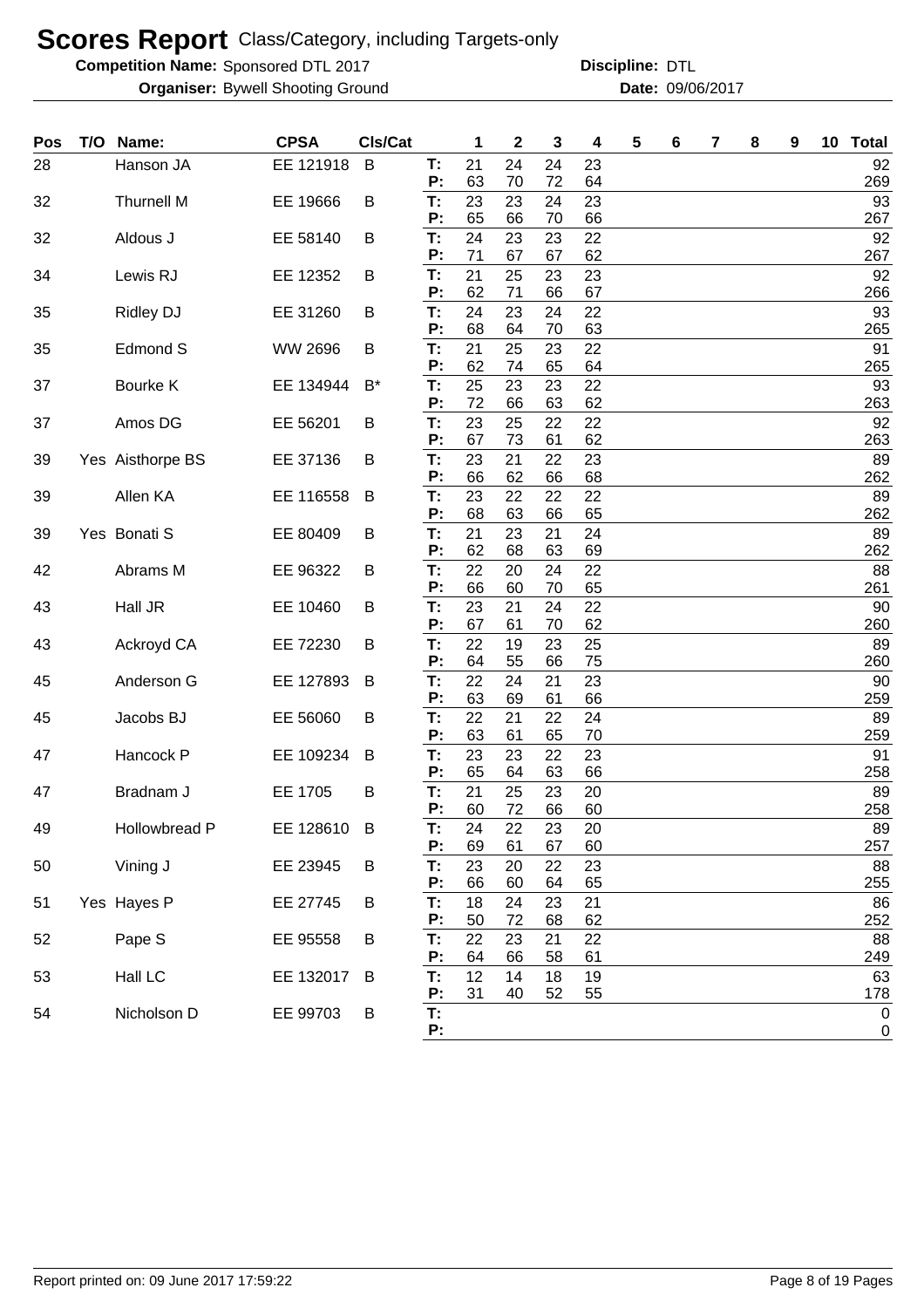**Competition Name:** Sponsored DTL 2017 **Discripline: DTL** 

| Pos | T/O | Name:                | <b>CPSA</b> | CIs/Cat      |          | 1        | 2        | 3        | 4        | 5 | 6 | 7 | 8 | 9 | 10 Total  |
|-----|-----|----------------------|-------------|--------------|----------|----------|----------|----------|----------|---|---|---|---|---|-----------|
| 1   |     | Cutter E             | EE 133666   | $\mathsf{C}$ | T:       | 25       | 22       | 25       | 24       |   |   |   |   |   | 96        |
|     |     |                      |             |              | Ρ.       | 75       | 65       | 73       | 70       |   |   |   |   |   | 283       |
| 2   |     | Rowan                | SS 6213     | C            | T:       | 23       | 24       | 23       | 25       |   |   |   |   |   | 95        |
|     |     |                      |             |              | P:<br>T: | 67<br>24 | 70<br>24 | 68<br>22 | 73       |   |   |   |   |   | 278<br>93 |
| 3   |     | <b>Barnett DG</b>    | EE 38494    | C            | P:       | 68       | 72       | 63       | 23<br>68 |   |   |   |   |   | 271       |
| 4   |     | Knibbs J             | EE 133182   | C            | T:       | 22       | 23       | 25       | 24       |   |   |   |   |   | 94        |
|     |     |                      |             |              | P:       | 62       | 66       | 72       | 68       |   |   |   |   |   | 268       |
| 4   |     | <b>CHRISTIE</b>      | SS 3415     | С            | Т:       | 18       | 24       | 25       | 24       |   |   |   |   |   | 91        |
|     |     |                      |             |              | Р:       | 53       | 71       | 73       | 71       |   |   |   |   |   | 268       |
| 6   |     | Vale M               | EE 128702   | C            | Т:<br>P: | 25<br>74 | 24<br>68 | 22<br>62 | 22<br>62 |   |   |   |   |   | 93<br>266 |
| 7   |     | Naisby               | SS 4998     | C            | Т:       | 25       | 23       | 20       | 23       |   |   |   |   |   | 91        |
|     |     |                      |             |              | Р:       | 72       | 67       | 60       | 65       |   |   |   |   |   | 264       |
| 7   |     | <b>Edwards FJ</b>    | WW 109      | C            | T:       | 23       | 24       | 21       | 22       |   |   |   |   |   | 90        |
|     |     |                      |             |              | Р:       | 66       | 70       | 63       | 65       |   |   |   |   |   | 264       |
| 9   |     | <b>Barratt A</b>     | EE 110874   | C            | Т:<br>Р: | 21<br>63 | 24<br>71 | 22<br>60 | 24<br>69 |   |   |   |   |   | 91<br>263 |
| 9   |     | Sinclair J           | SS 1647     | C            | T:       | 23       | 24       | 21       | 23       |   |   |   |   |   | 91        |
|     |     |                      |             |              | Р:       | 66       | 69       | 61       | 67       |   |   |   |   |   | 263       |
| 9   |     | Yes Jacobs FA        | EE 96394    | С            | Т:       | 25       | 20       | 21       | 24       |   |   |   |   |   | 90        |
|     |     |                      |             |              | P:       | 74       | 58       | 60       | 71       |   |   |   |   |   | 263       |
| 12  |     | Odam S               | EE 128021   | С            | T:       | 24       | 22       | 23       | 23       |   |   |   |   |   | 92        |
|     |     | Price D R            |             | C            | Ρ.<br>Т: | 69<br>23 | 62       | 62       | 68       |   |   |   |   |   | 261<br>89 |
| 13  |     |                      | EE 124947   |              | Ρ.       | 66       | 25<br>73 | 21<br>63 | 20<br>58 |   |   |   |   |   | 260       |
| 14  |     | Cox L                | EE 99378    | C            | T:       | 24       | 22       | 21       | 23       |   |   |   |   |   | 90        |
|     |     |                      |             |              | Ρ.       | 70       | 62       | 59       | 67       |   |   |   |   |   | 258       |
| 15  |     | Mooney G             | EE 133477   | C            | T:       | 22       | 22       | 22       | 22       |   |   |   |   |   | 88        |
|     |     |                      |             |              | P:       | 65       | 64       | 64       | 64       |   |   |   |   |   | 257       |
| 16  |     | Roberts <sub>T</sub> | EE 134284   | C            | Т:<br>P: | 23<br>66 | 22<br>65 | 21<br>60 | 21<br>62 |   |   |   |   |   | 87<br>253 |
| 17  |     | Yes Stennett JP      | EE 43985    | C            | Т:       | 23       | 22       | 23       | 20       |   |   |   |   |   | 88        |
|     |     |                      |             |              | P:       | 64       | 63       | 63       | 59       |   |   |   |   |   | 249       |
| 18  |     | <b>Black A</b>       | EE 106448   | C            | Т:       | 24       | 17       | 21       | 23       |   |   |   |   |   | 85        |
|     |     |                      |             |              | P:       | 70       | 50       | 61       | 67       |   |   |   |   |   | 248       |
| 19  |     | Holden J             | EE 7229     | C            | Т:<br>P: | 20<br>57 | 20<br>56 | 20<br>57 | 24<br>72 |   |   |   |   |   | 84<br>242 |
| 20  |     | Yes Holden R         | EE 70248    | C            | T:       | 21       | 21       | 19       | 18       |   |   |   |   |   | 79        |
|     |     |                      |             |              | Ρ:       | 62       | 60       | 56       | 51       |   |   |   |   |   | 229       |
| 21  |     | Jenkins R            | SS 3513     | C            | T:       | 17       | 22       | 21       | 20       |   |   |   |   |   | 80        |
|     |     |                      |             |              | Ρ:       | 46       | 62       | 61       | 58       |   |   |   |   |   | 227       |
| 22  |     | Sharpstone S         | EE 7008     | С            | T:       | 13       | 16       | 16       | 18       |   |   |   |   |   | 63        |
|     |     |                      |             |              | P:       | 35       | 45       | 45       | 52       |   |   |   |   |   | 177       |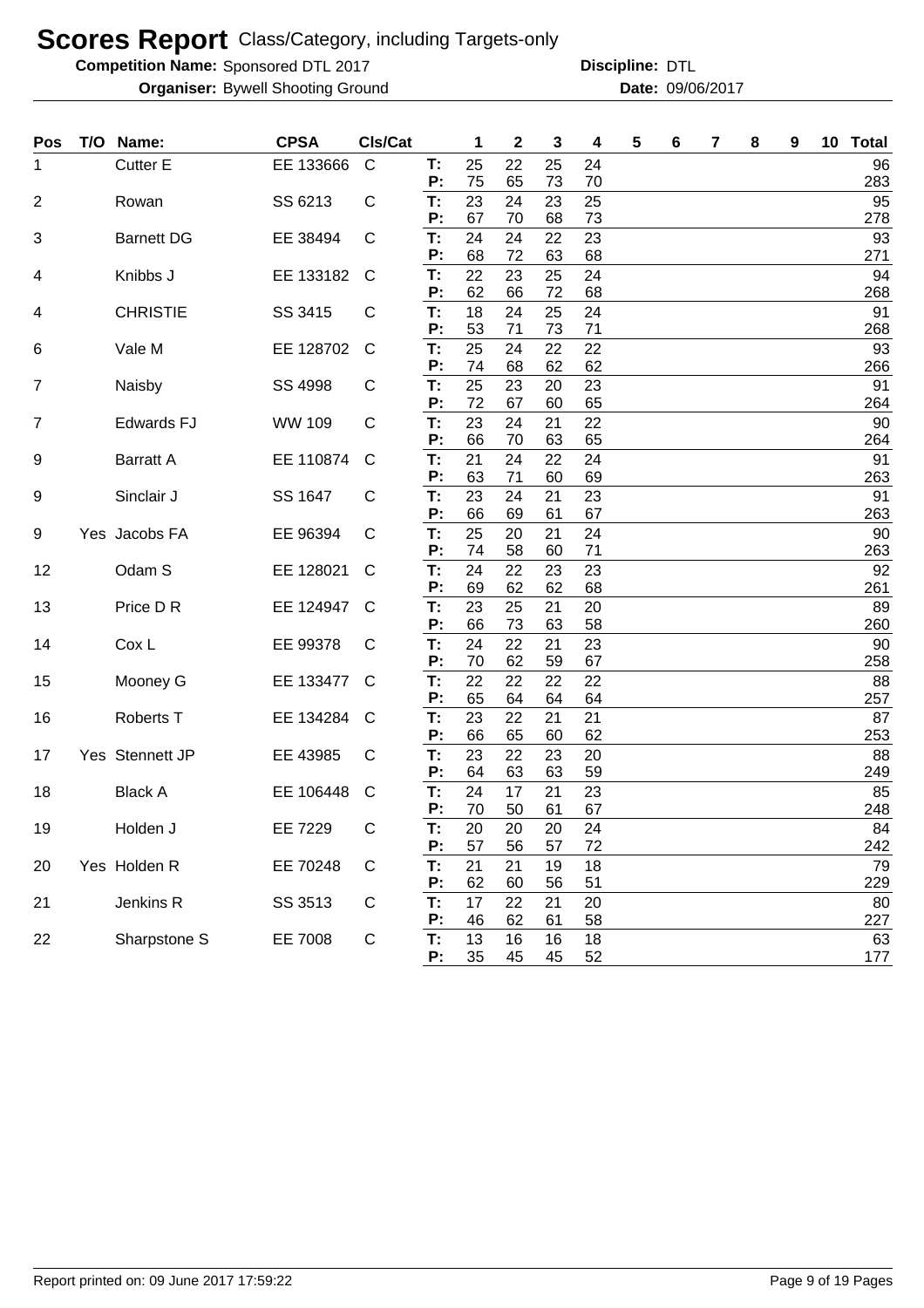**Competition Name:** Sponsored DTL 2017 **Discripline: DTL** 

| <b>Pos</b>     | T/O | Name:            | <b>CPSA</b> | CIs/Cat    |    | 1  | $\mathbf{2}$ | 3  | 4   | 5 | 6 | 8 | 9 | 10 | <b>Total</b> |
|----------------|-----|------------------|-------------|------------|----|----|--------------|----|-----|---|---|---|---|----|--------------|
|                |     | Thurnell I       | EE 2003     | <b>CLT</b> | т: | 24 | 25           | 24 | -25 |   |   |   |   |    | 98           |
|                |     |                  |             |            | P: | 68 | 70           | 69 | 73  |   |   |   |   |    | 280          |
| $\overline{2}$ |     | Williams MJ      | WW 2481     | <b>CLT</b> | T: | 24 | 22           | 24 | 22  |   |   |   |   |    | 92           |
|                |     |                  |             |            | P: | 71 | 64           | 72 | 64  |   |   |   |   |    | 271          |
| 3              |     | Knibbs J         | EE 133182   | <b>CLT</b> | T: | 22 | 23           | 25 | 24  |   |   |   |   |    | 94           |
|                |     |                  |             |            | P: | 62 | 66           | 72 | 68  |   |   |   |   |    | 268          |
| 4              |     | <b>Roberts T</b> | EE 134284   | <b>CLT</b> | T: | 23 | 22           | 21 | 21  |   |   |   |   |    | 87           |
|                |     |                  |             |            | P: | 66 | 65           | 60 | 62  |   |   |   |   |    | 253          |
| 5              |     | Hall LC          | EE 132017   | <b>CLT</b> | т: | 12 | 14           | 18 | 19  |   |   |   |   |    | 63           |
|                |     |                  |             |            | P: | 31 | 40           | 52 | 55  |   |   |   |   |    | 178          |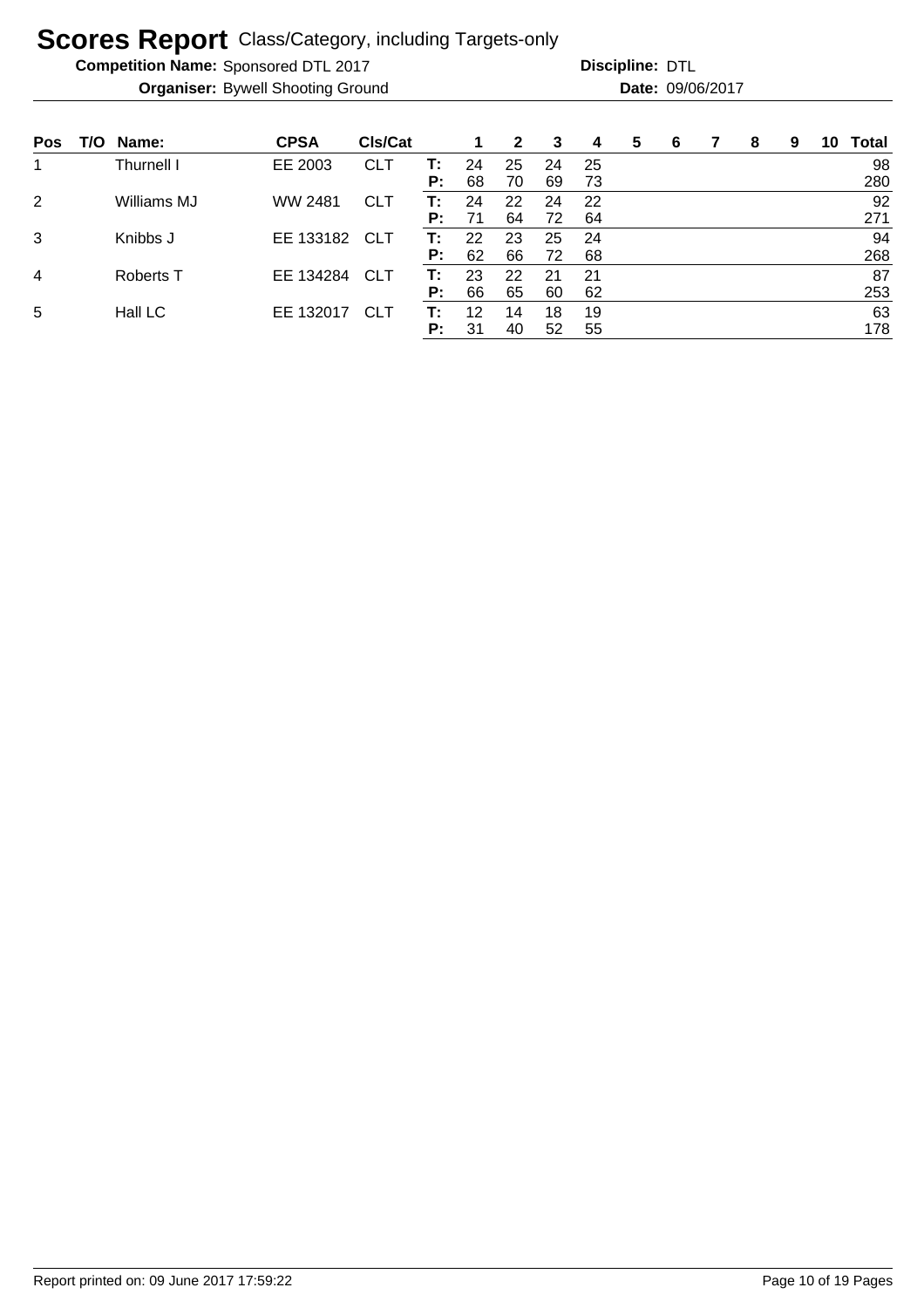**Competition Name:** Sponsored DTL 2017 **Discripline: DTL** 

| <b>Pos</b> | T/O | Name:             | <b>CPSA</b>     | CIs/Cat    |    | 1  | 2  | 3  | 4  | 5 | 6 | 8 | 9 | 10 | <b>Total</b> |
|------------|-----|-------------------|-----------------|------------|----|----|----|----|----|---|---|---|---|----|--------------|
|            |     | Vining OB         | EE 124318       | <b>JNR</b> | т: | 25 | 24 | 25 | 25 |   |   |   |   |    | 99           |
|            |     |                   |                 |            | P: | 75 | 72 | 72 | 74 |   |   |   |   |    | 293          |
| 2          |     | Tinson R          | EE 131756       | <b>JNR</b> | Т: | 25 | 25 | 25 | 24 |   |   |   |   |    | 99           |
|            |     |                   |                 |            | P: | 71 | 72 | 73 | 72 |   |   |   |   |    | 288          |
| 3          |     | Lewis G           | EE 123066       | <b>JNR</b> | т: | 25 | 24 | 24 | 25 |   |   |   |   |    | 98           |
|            |     |                   |                 |            | P: | 73 | 70 | 69 | 73 |   |   |   |   |    | 285          |
| 4          |     | Jones RE          | WW 2324         | <b>JNR</b> | т: | 25 | 25 | 25 | 24 |   |   |   |   |    | 99           |
|            |     |                   |                 |            | P: | 70 | 71 | 74 | 68 |   |   |   |   |    | 283          |
| 5          |     | <b>MCCAULEY T</b> | <b>NI 14500</b> | <b>JNR</b> | т: | 25 | 24 | 23 | 24 |   |   |   |   |    | 96           |
|            |     |                   |                 |            | P: | 73 | 70 | 68 | 70 |   |   |   |   |    | 281          |
| 6          |     | Tate JL           | EE 126341       | <b>JNR</b> | т: | 23 | 23 | 24 | 24 |   |   |   |   |    | 94           |
|            |     |                   |                 |            | P: | 68 | 67 | 72 | 71 |   |   |   |   |    | 278          |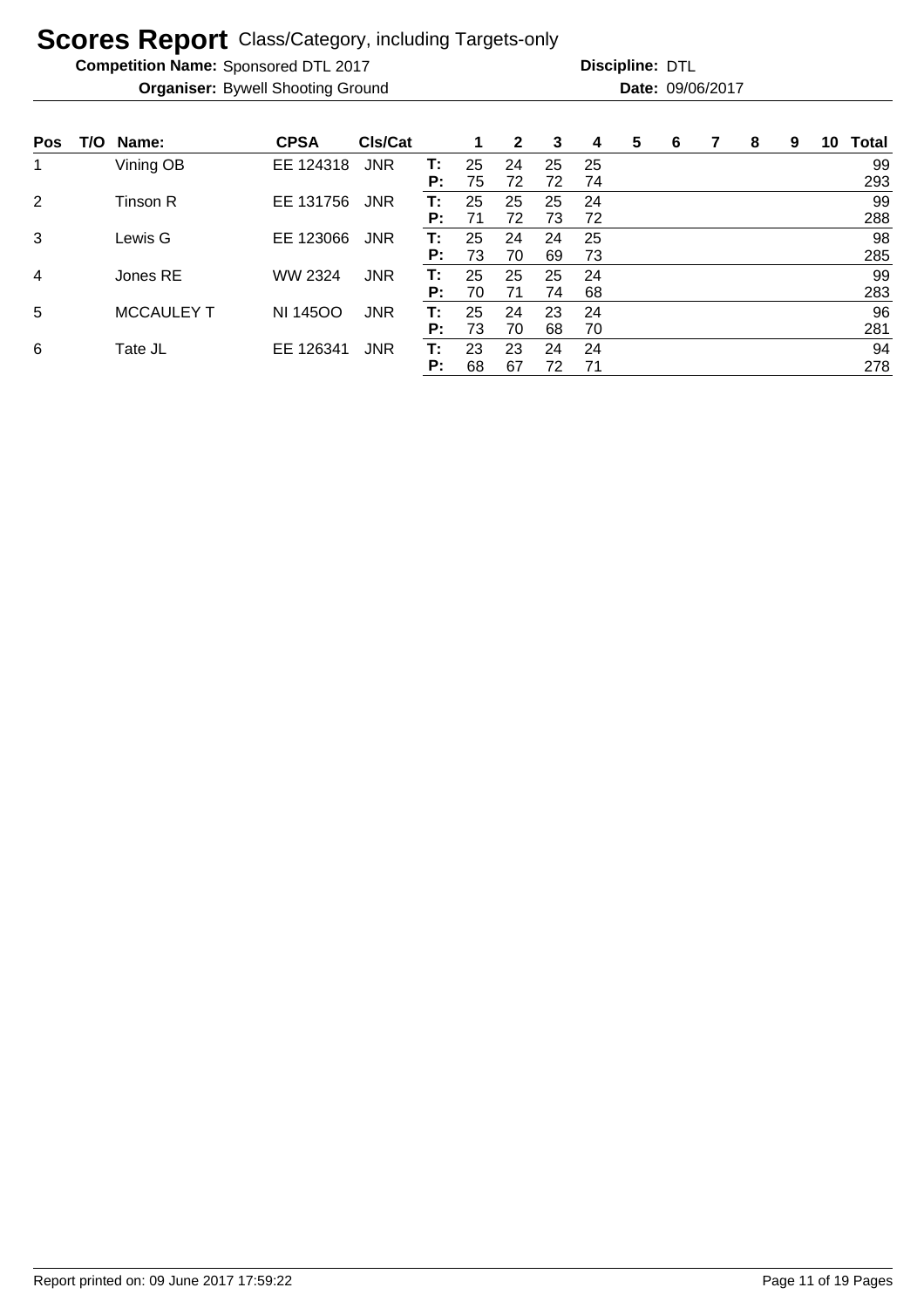**Competition Name:** Sponsored DTL 2017 **Discripline: DTL** 

Bywell Shooting Ground 09/06/2017 **Organiser: Date:**

| Powell L<br>EE 111815<br>LDY<br>T:<br>24<br>25<br>25<br>25<br>1<br>P:<br>73<br>73<br>70<br>73<br>T:<br>25<br>25<br>25<br>$\overline{2}$<br>Holden E<br>EE 7226<br>LDY<br>24<br>P:<br>71<br>75<br>70<br>71<br>T:<br>22<br>SHIELS AM<br><b>II M10097</b><br>LDY<br>24<br>25<br>25<br>3<br>70<br>65<br>75<br>P:<br>74<br>25<br>24<br>24<br>Stanbrook C<br>EE 112079<br>T:<br>24<br>LDY<br>4<br>71<br>74<br>70<br>68<br>P:<br>T:<br>25<br>25<br>24<br>24<br>5<br>Kitchen CL<br>EE 118936<br>LDY<br>P:<br>69<br>68<br>75<br>70<br>T:<br>23<br>23<br>25<br>24<br>EE 124358<br>LDY<br>6<br><b>Bright K</b><br>67<br>68<br>75<br>71<br>P: | 10 <sub>1</sub><br><b>Total</b> |
|-----------------------------------------------------------------------------------------------------------------------------------------------------------------------------------------------------------------------------------------------------------------------------------------------------------------------------------------------------------------------------------------------------------------------------------------------------------------------------------------------------------------------------------------------------------------------------------------------------------------------------------|---------------------------------|
|                                                                                                                                                                                                                                                                                                                                                                                                                                                                                                                                                                                                                                   | 99<br>289                       |
|                                                                                                                                                                                                                                                                                                                                                                                                                                                                                                                                                                                                                                   | 99                              |
|                                                                                                                                                                                                                                                                                                                                                                                                                                                                                                                                                                                                                                   | 287<br>96                       |
|                                                                                                                                                                                                                                                                                                                                                                                                                                                                                                                                                                                                                                   | 284                             |
|                                                                                                                                                                                                                                                                                                                                                                                                                                                                                                                                                                                                                                   | 97<br>283                       |
|                                                                                                                                                                                                                                                                                                                                                                                                                                                                                                                                                                                                                                   | 98                              |
|                                                                                                                                                                                                                                                                                                                                                                                                                                                                                                                                                                                                                                   | 282<br>95                       |
|                                                                                                                                                                                                                                                                                                                                                                                                                                                                                                                                                                                                                                   | 281                             |
| Thurnell I<br>EE 2003<br>LDY<br>T:<br>24<br>25<br>25<br>$\overline{7}$<br>24<br>68<br>73<br>P:<br>70<br>69                                                                                                                                                                                                                                                                                                                                                                                                                                                                                                                        | 98<br>280                       |
| T:<br>LDY<br>23<br>Smith <sub>C</sub><br>SS 4375<br>24<br>24<br>22<br>8                                                                                                                                                                                                                                                                                                                                                                                                                                                                                                                                                           | 93                              |
| P:<br>66<br>72<br>66<br>71                                                                                                                                                                                                                                                                                                                                                                                                                                                                                                                                                                                                        | 275                             |
| 22<br>25<br>24<br><b>MCCAULEY S</b><br><b>NI 113MM</b><br>T:<br>23<br>9<br>LDY<br>P:<br>63<br>73<br>69<br>68                                                                                                                                                                                                                                                                                                                                                                                                                                                                                                                      | 94<br>273                       |
| 24<br>24<br>23<br><b>Barnett DG</b><br>EE 38494<br>LDY<br>T:<br>22<br>10                                                                                                                                                                                                                                                                                                                                                                                                                                                                                                                                                          | 93                              |
| P:<br>68<br>72<br>63<br>68                                                                                                                                                                                                                                                                                                                                                                                                                                                                                                                                                                                                        | 271                             |
| T:<br>25<br>21<br>25<br>Hitchmough J<br>EE 105606<br>LDY<br>24<br>11                                                                                                                                                                                                                                                                                                                                                                                                                                                                                                                                                              | 95                              |
| 70<br>62<br>68<br>P:<br>69<br>T:<br>21<br>Hanson JA<br>EE 121918<br>LDY<br>24<br>24<br>23<br>11                                                                                                                                                                                                                                                                                                                                                                                                                                                                                                                                   | 269<br>92                       |
| 63<br>P:<br>70<br>72<br>64                                                                                                                                                                                                                                                                                                                                                                                                                                                                                                                                                                                                        | 269                             |
| T:<br>24<br>Fisher AJ<br>EE 72959<br>LDY<br>22<br>21<br>13<br>24                                                                                                                                                                                                                                                                                                                                                                                                                                                                                                                                                                  | 91                              |
| P:<br>69<br>61<br>66<br>69                                                                                                                                                                                                                                                                                                                                                                                                                                                                                                                                                                                                        | 265                             |
| 25<br>20<br>24<br>T:<br>21<br>Yes Jacobs FA<br>EE 96394<br>LDY<br>14<br>74<br>58<br>71<br>P:<br>60                                                                                                                                                                                                                                                                                                                                                                                                                                                                                                                                | 90<br>263                       |
| 22<br>T:<br>23<br>22<br>22<br>Allen KA<br>15<br>EE 116558<br>LDY                                                                                                                                                                                                                                                                                                                                                                                                                                                                                                                                                                  | 89                              |
| P:<br>68<br>63<br>66<br>65                                                                                                                                                                                                                                                                                                                                                                                                                                                                                                                                                                                                        | 262                             |
| T:<br>24<br>22<br>23<br>23<br>Odam S<br>EE 128021<br>LDY<br>16<br>69<br>62<br>62<br>P:<br>68                                                                                                                                                                                                                                                                                                                                                                                                                                                                                                                                      | 92<br>261                       |
| Yes Stennett JP<br>T:<br>23<br>22<br>EE 43985<br>LDY<br>23<br>20<br>17                                                                                                                                                                                                                                                                                                                                                                                                                                                                                                                                                            | 88                              |
| 63<br>P:<br>64<br>63<br>59                                                                                                                                                                                                                                                                                                                                                                                                                                                                                                                                                                                                        | 249                             |
| Hall LC<br>T:<br>12<br>19<br>EE 132017<br>LDY<br>14<br>18<br>18                                                                                                                                                                                                                                                                                                                                                                                                                                                                                                                                                                   | 63                              |
| P:<br>55<br>31<br>40<br>52                                                                                                                                                                                                                                                                                                                                                                                                                                                                                                                                                                                                        | 178                             |
| 13<br>16<br>18<br>T:<br>16<br>Sharpstone S<br>EE 7008<br>LDY<br>19<br>P:<br>35<br>52<br>45<br>45                                                                                                                                                                                                                                                                                                                                                                                                                                                                                                                                  | 63<br>177                       |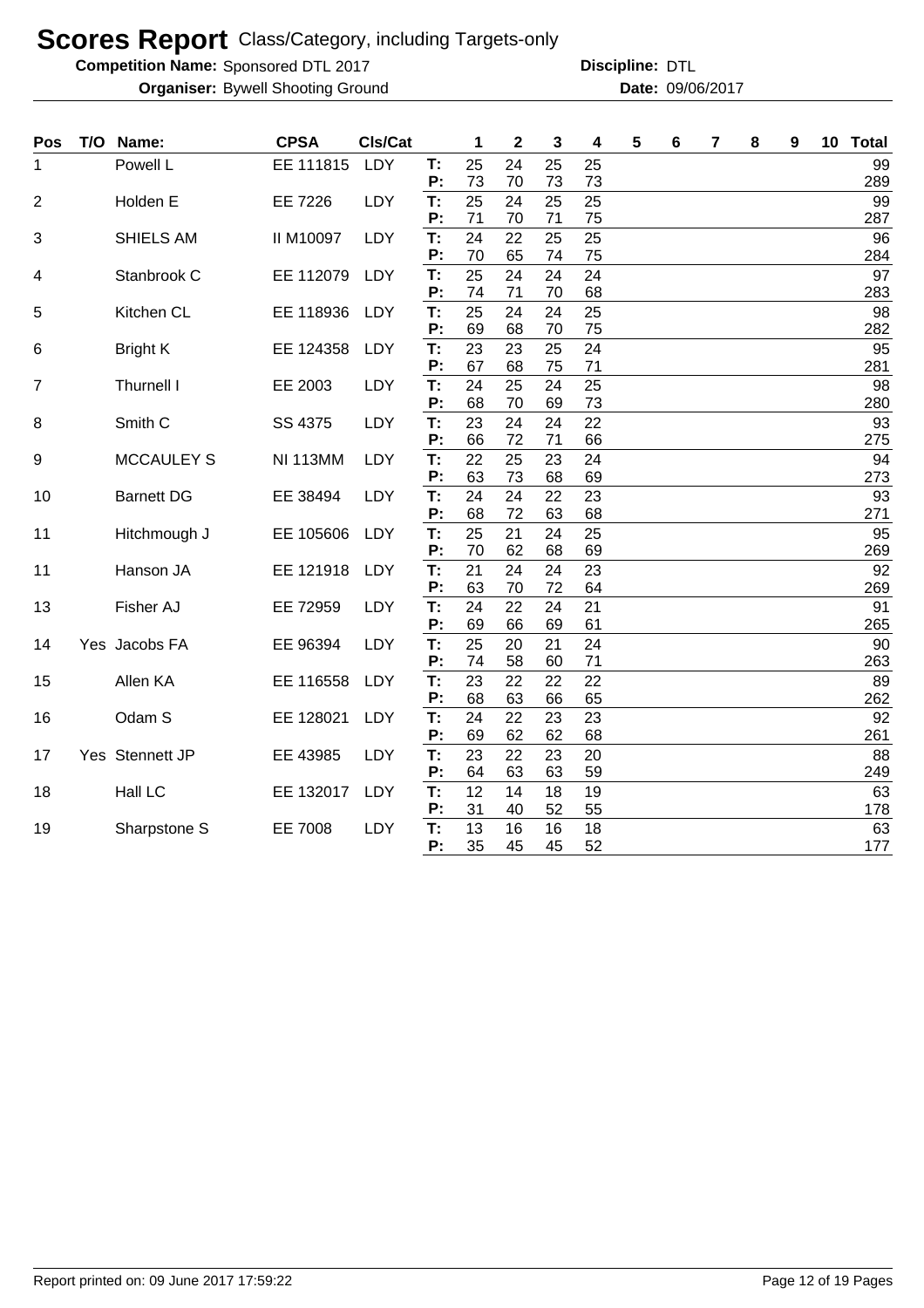**Competition Name:** Sponsored DTL 2017 **Discripline: DTL** 

Bywell Shooting Ground 09/06/2017 **Organiser: Date:**

| Pos | T/O | Name:             | <b>CPSA</b>   | CIs/Cat    |                | 1              | $\mathbf 2$    | 3              | 4              | 5 | 6 | 7 | 8 | 9 | 10 | <b>Total</b>      |
|-----|-----|-------------------|---------------|------------|----------------|----------------|----------------|----------------|----------------|---|---|---|---|---|----|-------------------|
| 1   |     | Coxhead A         | EE 95707      | <b>SNR</b> | T:<br>P:       | 25<br>74       | 25<br>75       | 25<br>75       | 25<br>75       |   |   |   |   |   |    | 100<br>299        |
| 1   |     | Morgan PR         | <b>WW 376</b> | <b>SNR</b> | T:<br>P:       | 25<br>74       | 25<br>75       | 25<br>75       | 25<br>75       |   |   |   |   |   |    | 100<br>299        |
| 3   |     | Chaplow P         | EE 300        | <b>SNR</b> | T:<br>P:       | 25<br>73       | 25<br>75       | 25<br>75       | 25<br>75       |   |   |   |   |   |    | 100<br>298        |
| 3   |     | Kirby L           | EE 115837     | <b>SNR</b> | T:<br>P:       | 25<br>75       | 25<br>75       | 25<br>74       | 25<br>74       |   |   |   |   |   |    | 100<br>298        |
| 5   |     | Faulkner RM       | WW 1759       | <b>SNR</b> | T:<br>P:       | 25<br>74       | 25<br>75       | 25<br>75       | 25<br>73       |   |   |   |   |   |    | 100<br>297        |
| 6   |     | <b>Barnett J</b>  | EE 6247       | <b>SNR</b> | T:<br>P:       | 25<br>74       | 25<br>75       | 25<br>74       | 25<br>73       |   |   |   |   |   |    | 100<br>296        |
| 6   |     | Smith KM          | SS 3656       | <b>SNR</b> | T:<br>Р:       | 25<br>75       | 25<br>74       | 25<br>73       | 25<br>74       |   |   |   |   |   |    | 100<br>296        |
| 6   |     | <b>Woolley CM</b> | EE 111369     | <b>SNR</b> | T:<br>P:       | 25<br>74       | 25<br>74       | 25<br>73       | 25<br>75       |   |   |   |   |   |    | 100<br>296        |
| 6   |     | Hall R            | EE 12999      | <b>SNR</b> | T:<br>P:       | 25<br>75       | 25<br>74       | 24<br>72       | 25<br>75       |   |   |   |   |   |    | 99<br>296         |
| 6   |     | McLean DW         | EE 124811     | <b>SNR</b> | T:             | 24             | 25             | 25             | 25             |   |   |   |   |   |    | 99                |
| 6   |     | <b>Turner P</b>   | EE 97011      | <b>SNR</b> | Ρ.<br>T:       | 72<br>25       | 75<br>24       | 75<br>25       | 74<br>25       |   |   |   |   |   |    | 296<br>99         |
| 12  |     | McBay I           | SS 4205       | <b>SNR</b> | P:<br>T.       | 74<br>24       | 72<br>25       | 75<br>25       | 75<br>25       |   |   |   |   |   |    | 296<br>99         |
| 12  |     | Mullarkey ID      | EE 71316      | <b>SNR</b> | P:<br>T:       | 71<br>25       | 75<br>25       | 74<br>25       | 75<br>24       |   |   |   |   |   |    | 295<br>99         |
| 14  |     | Smith S           | EE 105655     | <b>SNR</b> | P:<br>T:       | 74<br>25       | 75<br>25       | 74<br>25       | 72<br>25       |   |   |   |   |   |    | 295<br>100        |
| 14  |     | Booth J           | EE 117408     | <b>SNR</b> | P:<br>T:       | 72<br>24       | 75<br>25       | 74<br>25       | 73<br>25       |   |   |   |   |   |    | 294<br>99         |
| 14  |     | Greenlaw R        | SS 4436       | <b>SNR</b> | P:<br>T.       | 72<br>25       | 73<br>24       | 74<br>25       | 75<br>25       |   |   |   |   |   |    | 294<br>99         |
| 14  |     | Holden RJ         | EE 7228       | <b>SNR</b> | P:<br>T.       | 75<br>25       | 70<br>24       | 74<br>25       | 75<br>25       |   |   |   |   |   |    | 294<br>99         |
| 14  |     | Sloan R           | NI 105        | <b>SNR</b> | P:<br>T:<br>Ρ: | 74<br>25       | 72<br>24       | 73<br>25       | 75<br>25       |   |   |   |   |   |    | 294<br>99         |
| 14  |     | Smith M           | EE 125835     | <b>SNR</b> | T:             | 74<br>25       | 71<br>25       | 74<br>25       | 75<br>24       |   |   |   |   |   |    | 294<br>99         |
| 20  |     | Shaw IT           | EE 31770      | <b>SNR</b> | P:<br>T:<br>P: | 75<br>25<br>69 | 75<br>25<br>75 | 73<br>25<br>75 | 71<br>25<br>74 |   |   |   |   |   |    | 294<br>100<br>293 |
| 20  |     | Chapman NP        | EE 64228      | <b>SNR</b> | Т:<br>P:       | 24<br>71       | 25<br>74       | 25<br>74       | 25<br>74       |   |   |   |   |   |    | 99<br>293         |
| 20  |     | Hartley M         | EE 118693     | <b>SNR</b> | Т:<br>P:       | 25<br>74       | 25<br>73       | 24<br>72       | 25<br>74       |   |   |   |   |   |    | 99<br>293         |
| 20  |     | Relph P           | EE 105605     | <b>SNR</b> | T:<br>P:       | 25<br>73       | 24<br>71       | 25<br>75       | 25<br>74       |   |   |   |   |   |    | 99<br>293         |
| 20  |     | Sheldrake M       | EE 129704     | <b>SNR</b> | Т:<br>P:       | 25<br>74       | 25<br>74       | 25<br>73       | 24<br>72       |   |   |   |   |   |    | 99<br>293         |
| 20  |     | Weston D          | EE 106227     | <b>SNR</b> | T:             | 24<br>72       | 25<br>74       | 25<br>74       | 25             |   |   |   |   |   |    | 99                |
| 20  |     | Wragg A           | EE 105904     | <b>SNR</b> | P:<br>T:<br>P: | 25             | 24<br>72       | 25<br>72       | 73<br>25       |   |   |   |   |   |    | 293<br>99         |
| 20  |     | Price D           | EE 133087     | <b>SNR</b> | T:             | 75<br>25       | 24             | 24             | 74<br>25       |   |   |   |   |   |    | 293<br>98         |
| 20  |     | Snell A           | EE 117867     | <b>SNR</b> | P:<br>T:       | 74<br>25       | 72<br>25       | 72<br>25       | 75<br>23       |   |   |   |   |   |    | 293<br>98         |
| 29  |     | Beedan DM         | EE 90263      | <b>SNR</b> | P:<br>T.<br>P: | 75<br>25       | 75<br>25       | 75<br>25       | 68<br>25       |   |   |   |   |   |    | 293<br>100<br>292 |
| 29  |     | <b>MCGEEKIN S</b> | <b>NI 34Q</b> | <b>SNR</b> | T:<br>P:       | 73<br>25<br>73 | 73<br>25<br>74 | 73<br>25<br>71 | 73<br>25<br>74 |   |   |   |   |   |    | 100<br>292        |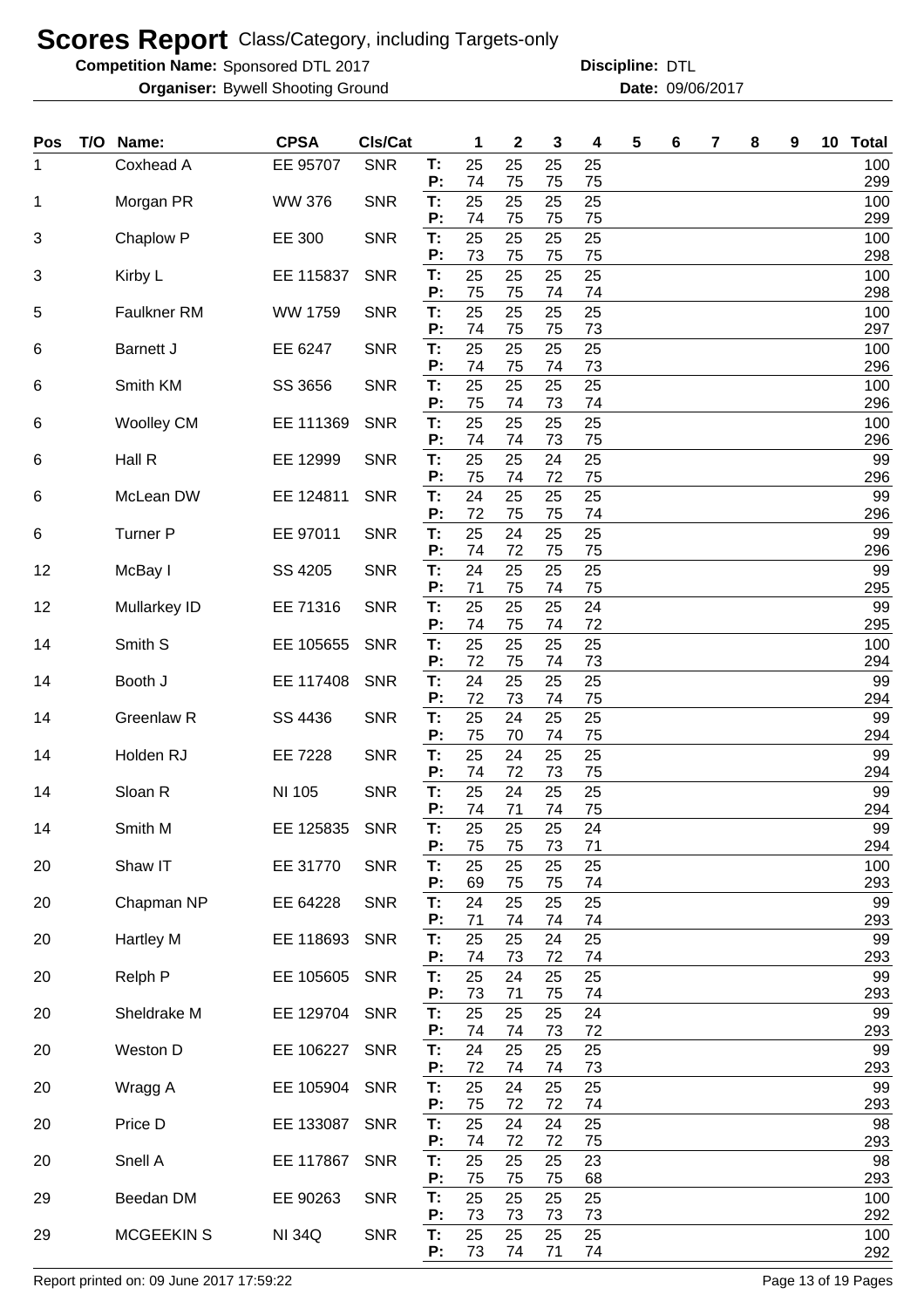**Competition Name:** Sponsored DTL 2017 **Discripline: DTL** 

Bywell Shooting Ground 09/06/2017 **Organiser: Date:**

| Pos | T/O Name:      | <b>CPSA</b>   | Cls/Cat    |          | 1        | $\mathbf{2}$ | 3        | 4        | 5 | 6 | 7 | 8 | 9 | 10 | <b>Total</b> |
|-----|----------------|---------------|------------|----------|----------|--------------|----------|----------|---|---|---|---|---|----|--------------|
| 29  | Armstrong W    | NI 326        | <b>SNR</b> | Т:<br>P: | 24<br>71 | 25<br>73     | 25<br>73 | 25<br>75 |   |   |   |   |   |    | 99<br>292    |
| 29  | Lewis R        | WW 2691       | <b>SNR</b> | T:<br>P: | 25<br>75 | 25<br>74     | 25<br>74 | 24<br>69 |   |   |   |   |   |    | 99<br>292    |
| 29  | Moule CW       | EE 43566      | <b>SNR</b> | T.       | 25       | 25           | 24       | 25       |   |   |   |   |   |    | 99           |
| 29  | Priestman D    | EE 122880     | <b>SNR</b> | P:<br>T: | 75<br>24 | 73<br>25     | 72<br>25 | 72<br>25 |   |   |   |   |   |    | 292<br>99    |
| 29  | Titterington J | EE 127613     | <b>SNR</b> | P:<br>Т: | 70<br>24 | 73<br>24     | 74<br>25 | 75<br>25 |   |   |   |   |   |    | 292<br>98    |
|     |                |               |            | P:       | 71       | 71           | 75       | 75       |   |   |   |   |   |    | 292          |
| 29  | Wilcoxson L    | EE 129381     | <b>SNR</b> | T:<br>P: | 24<br>71 | 24<br>71     | 25<br>75 | 25<br>75 |   |   |   |   |   |    | 98<br>292    |
| 37  | Mccoy          | NI 3628       | <b>SNR</b> | T:<br>P: | 24<br>69 | 25<br>73     | 25<br>74 | 25<br>75 |   |   |   |   |   |    | 99<br>291    |
| 37  | Patterson I    | EE 115291     | <b>SNR</b> | T:<br>P: | 25<br>73 | 25<br>73     | 24<br>71 | 25<br>74 |   |   |   |   |   |    | 99<br>291    |
| 37  | Shaw MA        | EE 96250      | <b>SNR</b> | T:       | 25       | 24           | 25       | 25       |   |   |   |   |   |    | 99           |
| 37  | Peel T         | EE 51508      | <b>SNR</b> | P:<br>T: | 73<br>25 | 71<br>23     | 74<br>25 | 73<br>25 |   |   |   |   |   |    | 291<br>98    |
| 41  | Jeminson M     | EE 128899     | <b>SNR</b> | P:<br>T: | 74<br>25 | 69<br>24     | 74<br>25 | 74<br>25 |   |   |   |   |   |    | 291<br>99    |
|     |                |               |            | P:       | 72       | 71           | 73       | 74       |   |   |   |   |   |    | 290          |
| 41  | Lewis RC       | WW 2233       | <b>SNR</b> | T:<br>P: | 25<br>75 | 24<br>69     | 25<br>72 | 25<br>74 |   |   |   |   |   |    | 99<br>290    |
| 41  | Delf M         | EE 132851     | <b>SNR</b> | T:<br>P: | 24<br>72 | 24<br>70     | 25<br>74 | 25<br>74 |   |   |   |   |   |    | 98<br>290    |
| 41  | Knibbs AM      | EE 1257       | <b>SNR</b> | T:<br>P: | 25<br>75 | 24<br>71     | 24<br>69 | 25<br>75 |   |   |   |   |   |    | 98<br>290    |
| 41  | Neal PJ        | EE 32440      | <b>SNR</b> | T:       | 24       | 25           | 25       | 24       |   |   |   |   |   |    | 98           |
| 46  | Bond K         | EE 6792       | <b>SNR</b> | P:<br>T: | 71<br>25 | 73<br>24     | 74<br>25 | 72<br>25 |   |   |   |   |   |    | 290<br>99    |
| 47  | Douglas I      | EE 33433      | <b>SNR</b> | P:<br>T: | 74<br>24 | 70<br>25     | 73<br>25 | 72<br>24 |   |   |   |   |   |    | 289<br>98    |
|     |                |               |            | P:       | 70       | 73           | 74       | 71       |   |   |   |   |   |    | 288          |
| 47  | Evans PA       | WW 2241       | <b>SNR</b> | T:<br>P: | 25<br>73 | 25<br>74     | 24<br>71 | 24<br>70 |   |   |   |   |   |    | 98<br>288    |
| 47  | Gibson J       | EE 128558     | <b>SNR</b> | Т.<br>P: | 24<br>71 | 24<br>70     | 25<br>74 | 25<br>73 |   |   |   |   |   |    | 98<br>288    |
| 47  | Greenstock A   | EE 97568      | <b>SNR</b> | T:<br>P: | 24<br>71 | 25<br>73     | 24<br>70 | 25<br>74 |   |   |   |   |   |    | 98<br>288    |
| 47  | Johnstone S    | SS 3604       | <b>SNR</b> | T:       | 25       | 25           | 25       | 23       |   |   |   |   |   |    | 98           |
| 47  | Linnell J      | EE 128135     | <b>SNR</b> | P:<br>T: | 73<br>25 | 75<br>24     | 74<br>25 | 66<br>24 |   |   |   |   |   |    | 288<br>98    |
| 47  | Harris M       | EE 60088      | <b>SNR</b> | P:<br>T: | 75<br>24 | 71<br>25     | 72<br>24 | 70<br>24 |   |   |   |   |   |    | 288<br>97    |
|     |                |               |            | P:       | 70       | 74           | 72       | 72       |   |   |   |   |   |    | 288          |
| 47  | Routledge A    | EE 101328     | <b>SNR</b> | T:<br>P: | 24<br>72 | 24<br>70     | 25<br>74 | 24<br>72 |   |   |   |   |   |    | 97<br>288    |
| 55  | Brown R        | SS 5071       | <b>SNR</b> | T:<br>P: | 25<br>71 | 25<br>73     | 25<br>71 | 25<br>72 |   |   |   |   |   |    | 100<br>287   |
| 55  | Cannon P       | EE 9386       | <b>SNR</b> | T:<br>P: | 25<br>74 | 25<br>71     | 23       | 25       |   |   |   |   |   |    | 98           |
| 55  | Frankland PC   | EE 88221      | <b>SNR</b> | T:       | 25       | 24           | 69<br>25 | 73<br>24 |   |   |   |   |   |    | 287<br>98    |
| 55  | Williams P     | EE 22000      | <b>SNR</b> | P:<br>T: | 75<br>25 | 68<br>25     | 74<br>25 | 70<br>23 |   |   |   |   |   |    | 287<br>98    |
| 55  | Allan SJ       | SS 1650       | <b>SNR</b> | P:<br>T: | 73<br>24 | 75<br>24     | 72<br>25 | 67<br>24 |   |   |   |   |   |    | 287<br>97    |
|     |                |               |            | P:       | 71       | 72           | 73       | 71       |   |   |   |   |   |    | 287          |
| 55  | Mccauley       | <b>NI 337</b> | <b>SNR</b> | T:<br>P: | 23<br>68 | 25<br>74     | 25<br>75 | 24<br>70 |   |   |   |   |   |    | 97<br>287    |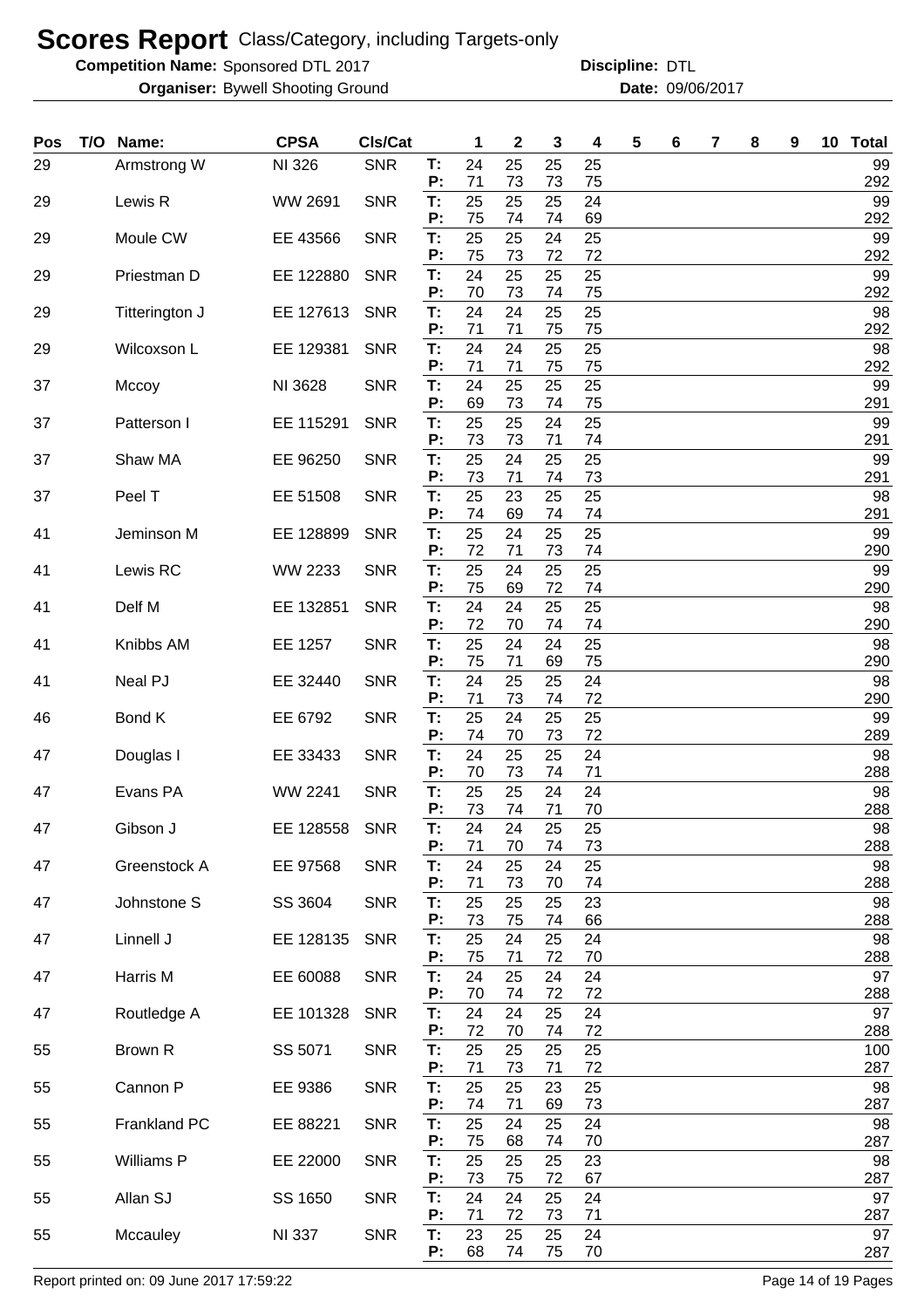**Competition Name:** Sponsored DTL 2017 **Discripline: DTL** 

Bywell Shooting Ground 09/06/2017 **Organiser: Date:**

| Pos | T/O | Name:             | <b>CPSA</b>   | CIs/Cat    |                | 1              | 2              | 3              | 4              | 5 | 6 | 7 | 8 | 9 | 10 <sup>°</sup> | <b>Total</b>     |
|-----|-----|-------------------|---------------|------------|----------------|----------------|----------------|----------------|----------------|---|---|---|---|---|-----------------|------------------|
| 55  |     | <b>Turner M</b>   | EE 109672     | <b>SNR</b> | Т:<br>P:       | 25<br>75       | 24<br>71       | 25<br>73       | 23<br>68       |   |   |   |   |   |                 | 97<br>287        |
| 55  |     | <b>Turnes GR</b>  | EE 90649      | <b>SNR</b> | T:<br>P:       | 23<br>68       | 24<br>71       | 25<br>75       | 25<br>73       |   |   |   |   |   |                 | 97<br>287        |
| 63  |     | Shaw M            | EE 109986     | <b>SNR</b> | Т:<br>P:       | 25<br>75       | 25<br>71       | 25<br>72       | 23<br>68       |   |   |   |   |   |                 | 98<br>286        |
| 63  |     | Garrett D         | EE 124724     | <b>SNR</b> | T:             | 23             | 25             | 25             | 24             |   |   |   |   |   |                 | 97               |
| 63  |     | Bebbington C      | EE 115567     | <b>SNR</b> | P:<br>Τ.<br>P: | 67<br>25<br>74 | 74<br>24<br>72 | 74<br>23       | 71<br>24<br>71 |   |   |   |   |   |                 | 286<br>96<br>286 |
| 63  |     | Common T          | EE 10430      | <b>SNR</b> | Τ.<br>P:       | 25<br>74       | 24<br>71       | 69<br>24<br>72 | 23<br>69       |   |   |   |   |   |                 | 96<br>286        |
| 67  |     | Hart RJ           | EE 126945     | <b>SNR</b> | Т:<br>P:       | 24<br>70       | 25<br>75       | 25<br>72       | 24<br>68       |   |   |   |   |   |                 | 98<br>285        |
| 67  |     | Caithness D I     | SS 4176       | <b>SNR</b> | Τ.             | 24             | 24             | 25             | 24             |   |   |   |   |   |                 | 97               |
| 67  |     | Eaton N           | EE 1213       | <b>SNR</b> | P:<br>T:       | 69<br>25       | 72<br>25       | 73<br>23       | 71<br>24       |   |   |   |   |   |                 | 285<br>97        |
| 67  |     | MacDonough S      | SS 750        | <b>SNR</b> | P:<br>T:       | 74<br>24       | 71<br>25       | 69<br>23       | 71<br>25       |   |   |   |   |   |                 | 285<br>97        |
| 71  |     | Osborne P         | EE 130791     | <b>SNR</b> | P:<br>T:       | 70<br>24       | 72<br>23       | 69<br>25       | 74<br>25       |   |   |   |   |   |                 | 285<br>97        |
| 71  |     | <b>Cutter E</b>   | EE 133666     | <b>SNR</b> | P:<br>T:       | 70<br>25       | 67<br>22       | 73<br>25       | 73<br>24       |   |   |   |   |   |                 | 283<br>96        |
| 71  |     | <b>Howlett GK</b> | EE 45553      | <b>SNR</b> | P:<br>T:       | 75<br>25       | 65<br>23       | 73<br>24       | 70<br>24       |   |   |   |   |   |                 | 283<br>96        |
| 71  |     | Thomas RC         | WW 1427       | <b>SNR</b> | P:<br>T:       | 73<br>25       | 69<br>24       | 71<br>22       | 70<br>24       |   |   |   |   |   |                 | 283<br>95        |
| 75  |     | Clark M           | EE 116852     | <b>SNR</b> | P:<br>T:       | 74<br>25       | 71<br>24       | 66<br>24       | 72<br>24       |   |   |   |   |   |                 | 283<br>97        |
| 75  |     | Roberts E         | <b>WW 280</b> | <b>SNR</b> | P:<br>T:       | 75<br>24       | 70<br>25       | 68<br>25       | 69<br>23       |   |   |   |   |   |                 | 282<br>97        |
| 75  |     | Stanbrook D       | EE 112080     | <b>SNR</b> | Р:<br>T:       | 67<br>24       | 75<br>24       | 74<br>25       | 66<br>24       |   |   |   |   |   |                 | 282<br>97        |
| 75  |     | Yes Wragg AD      | EE 121503     | <b>SNR</b> | P:<br>T:       | 70<br>24       | 70<br>24       | 72<br>24       | 70<br>24       |   |   |   |   |   |                 | 282<br>96        |
|     |     |                   |               |            | P:             | 70             | 70             | 70             | 72             |   |   |   |   |   |                 | 282              |
| 75  |     | Eley S            | EE 125207 SNR |            | Т.<br>Ρ.       | 23<br>67       | 23<br>69       | 24<br>72       | 25<br>74       |   |   |   |   |   |                 | 95<br>282        |
| 80  |     | Yes Foster I      | EE 128050 SNR |            | T:<br>P:       | 25<br>74       | 25<br>74       | 22<br>63       | 24<br>69       |   |   |   |   |   |                 | 96<br>280        |
| 80  |     | Holden L          | EE 129664 SNR |            | T.<br>P:       | 23<br>67       | 24<br>71       | 24<br>71       | 24<br>71       |   |   |   |   |   |                 | 95<br>280        |
| 80  |     | Peacock A         | EE 120198     | <b>SNR</b> | T:<br>P:       | 24<br>71       | 25<br>73       | 23<br>68       | 23<br>68       |   |   |   |   |   |                 | 95<br>280        |
| 83  |     | Child M           | EE 128471     | <b>SNR</b> | T:             | 24             | 24             | 24             | 24             |   |   |   |   |   |                 | 96               |
| 83  |     | Adam N            | EE 122795     | <b>SNR</b> | P:<br>T:       | 68<br>23       | 71<br>25       | 70<br>24       | 70<br>23       |   |   |   |   |   |                 | 279<br>95        |
| 83  |     | Evans RA          | WW 2340       | <b>SNR</b> | P:<br>T:       | 67<br>24       | 73<br>25       | 72<br>22       | 67<br>24       |   |   |   |   |   |                 | 279<br>95        |
| 83  |     | Roper I           | EE 123542     | <b>SNR</b> | P:<br>T:       | 70<br>24       | 73<br>25       | 65<br>22       | 71<br>24       |   |   |   |   |   |                 | 279<br>95        |
| 83  |     | <b>Elwell RL</b>  | EE 115787     | <b>SNR</b> | P:<br>T:       | 71<br>22       | 71<br>24       | 65<br>23       | 72<br>25       |   |   |   |   |   |                 | 279<br>94        |
| 88  |     | Jones AG          | EE 110758     | <b>SNR</b> | P:<br>Т.       | 65<br>24       | 72<br>24       | 69<br>25       | 73<br>24       |   |   |   |   |   |                 | 279<br>97        |
|     |     |                   |               |            | P:             | 70             | 68             | 73             | 67             |   |   |   |   |   |                 | 278              |
| 88  |     | McDonell A        | SS 3621       | <b>SNR</b> | T:<br>P:       | 24<br>69       | 24<br>71       | 22<br>64       | 25<br>74       |   |   |   |   |   |                 | 95<br>278        |
| 88  |     | Rowan             | SS 6213       | <b>SNR</b> | T:<br>P:       | 23<br>67       | 24<br>70       | 23<br>68       | 25<br>73       |   |   |   |   |   |                 | 95<br>278        |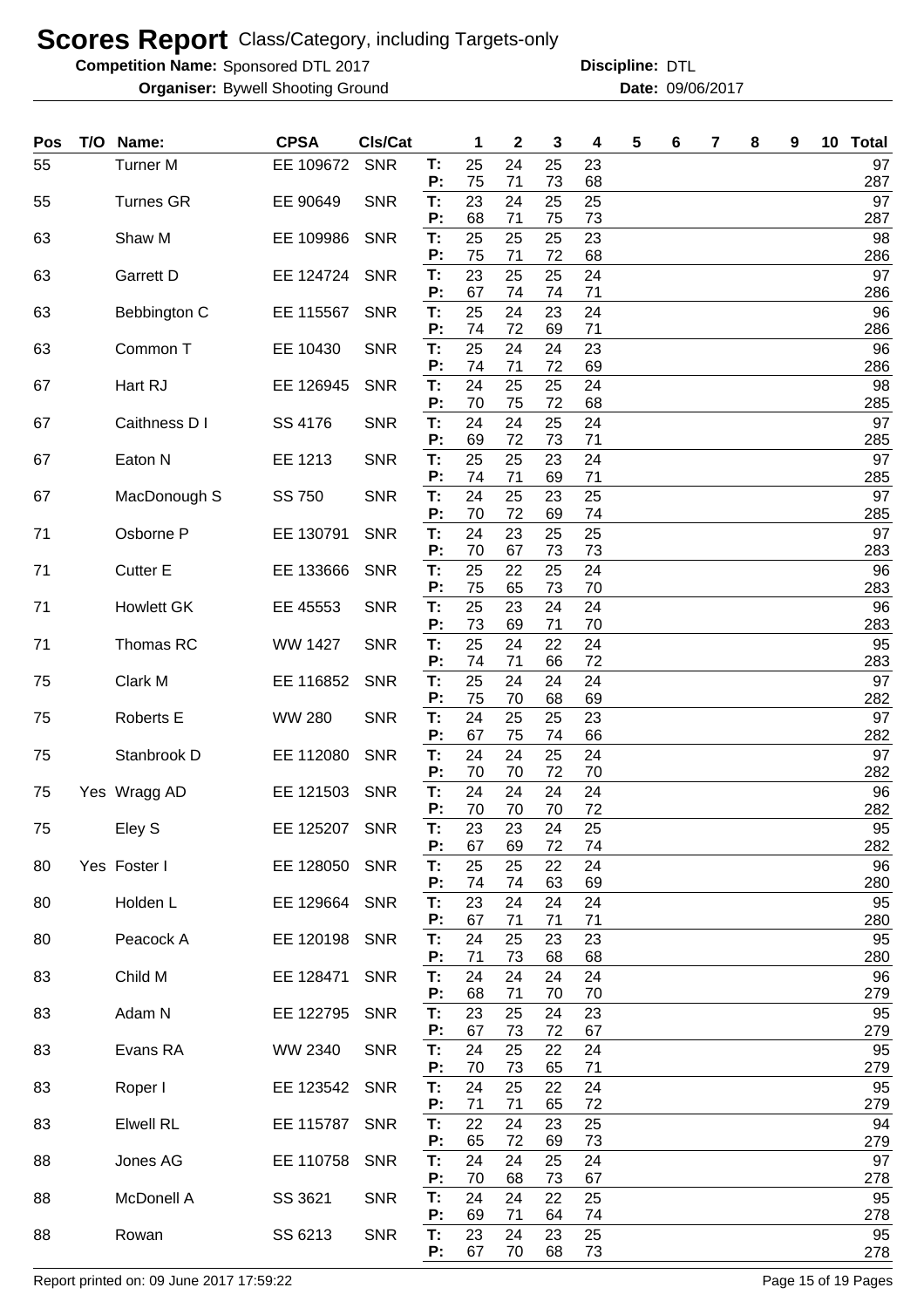**Competition Name:** Sponsored DTL 2017 **Discripline: DTL** 

Bywell Shooting Ground 09/06/2017 **Organiser: Date:**

| Pos | T/O | Name:              | <b>CPSA</b>   | Cls/Cat    |          | 1           | 2        | 3        | 4        | 5 | 6 | 7 | 8 | 9 | 10 <sub>1</sub> | <b>Total</b>    |
|-----|-----|--------------------|---------------|------------|----------|-------------|----------|----------|----------|---|---|---|---|---|-----------------|-----------------|
| 88  |     | Doherty J          | <b>II 370</b> | <b>SNR</b> | T:       | 24          | 22       | 24       | 24       |   |   |   |   |   |                 | 94              |
|     |     |                    |               |            | P:       | 72          | 64       | 72       | 70       |   |   |   |   |   |                 | 278             |
| 88  |     | <b>Whitelock S</b> | EE 116773     | <b>SNR</b> | T:<br>P: | 24<br>70    | 22<br>65 | 24<br>72 | 24<br>71 |   |   |   |   |   |                 | 94<br>278       |
| 93  |     | Leightley JJ       | EE 127623     | <b>SNR</b> | T:       | 24          | 24       | 24       | 23       |   |   |   |   |   |                 | 95              |
|     |     |                    |               |            | Ρ.       | 70          | 69       | 70       | 68       |   |   |   |   |   |                 | 277             |
| 94  |     | Jones RM           | WW 2325       | <b>SNR</b> | T:       | 22          | 25       | 23       | 25       |   |   |   |   |   |                 | 95              |
|     |     |                    |               |            | P:       | 64          | 73       | 66       | 72       |   |   |   |   |   |                 | 275             |
| 94  |     | <b>Whiting A</b>   | EE 132790     | <b>SNR</b> | T:<br>P: | 23<br>68    | 24<br>71 | 22<br>65 | 24<br>71 |   |   |   |   |   |                 | 93<br>275       |
| 96  |     | SHIELS E           | II M10199     | <b>SNR</b> | T:       | 22          | 25       | 24       | 24       |   |   |   |   |   |                 | 95              |
|     |     |                    |               |            | P:       | 64          | 73       | 70       | 67       |   |   |   |   |   |                 | 274             |
| 96  |     | Ward P             | EE 47976      | <b>SNR</b> | T:       | 23          | 24       | 23       | 24       |   |   |   |   |   |                 | 94              |
|     |     |                    |               |            | P:       | 65          | 72       | 66       | 71       |   |   |   |   |   |                 | 274             |
| 98  |     | Ayshford J         | EE 128715     | <b>SNR</b> | T.<br>Р: | 23<br>65    | 24<br>71 | 24<br>70 | 23<br>66 |   |   |   |   |   |                 | 94<br>272       |
| 99  |     | <b>Nutter G</b>    | EE 88429      | <b>SNR</b> | T:       | 22          | 24       | 24       | 24       |   |   |   |   |   |                 | 94              |
|     |     |                    |               |            | P:       | 61          | 69       | 70       | 69       |   |   |   |   |   |                 | 269             |
| 99  |     | Twigger C          | EE 51803      | <b>SNR</b> | T:       | 24          | 23       | 24       | 22       |   |   |   |   |   |                 | 93              |
|     |     |                    |               |            | Ρ.       | 70          | 67       | 68       | 64       |   |   |   |   |   |                 | 269             |
| 101 |     | <b>CHRISTIE</b>    | SS 3415       | <b>SNR</b> | T:       | 18          | 24       | 25       | 24       |   |   |   |   |   |                 | 91              |
| 102 |     | <b>Thurnell M</b>  | EE 19666      | <b>SNR</b> | Ρ:<br>T. | 53<br>23    | 71<br>23 | 73<br>24 | 71<br>23 |   |   |   |   |   |                 | 268<br>93       |
|     |     |                    |               |            | P:       | 65          | 66       | 70       | 66       |   |   |   |   |   |                 | 267             |
| 103 |     | Vale M             | EE 128702     | <b>SNR</b> | T:       | 25          | 24       | 22       | 22       |   |   |   |   |   |                 | 93              |
|     |     |                    |               |            | P:       | 74          | 68       | 62       | 62       |   |   |   |   |   |                 | 266             |
| 104 |     | Naisby             | SS 4998       | <b>SNR</b> | T:       | 25          | 23       | 20       | 23       |   |   |   |   |   |                 | 91              |
|     |     |                    |               |            | P:       | 72          | 67       | 60       | 65       |   |   |   |   |   |                 | 264             |
| 105 |     | Bourke K           | EE 134944     | <b>SNR</b> | T:<br>P: | 25<br>72    | 23<br>66 | 23<br>63 | 22<br>62 |   |   |   |   |   |                 | 93<br>263       |
| 106 |     | Hollowbread P      | EE 128610     | <b>SNR</b> | T:       | 24          | 22       | 23       | 20       |   |   |   |   |   |                 | 89              |
|     |     |                    |               |            | P:       | 69          | 61       | 67       | 60       |   |   |   |   |   |                 | 257             |
| 106 |     | Mooney G           | EE 133477     | <b>SNR</b> | T:       | 22          | 22       | 22       | 22       |   |   |   |   |   |                 | 88              |
|     |     |                    |               |            | P:       | 65          | 64       | 64       | 64       |   |   |   |   |   |                 | 257             |
| 108 |     | Yes Hayes P        | EE 27745      | <b>SNR</b> | T:<br>P: | 18<br>50    | 24<br>72 | 23<br>68 | 21<br>62 |   |   |   |   |   |                 | 86<br>252       |
| 109 |     | <b>Black A</b>     | EE 106448     | <b>SNR</b> | T:       | 24          | 17       | 21       | 23       |   |   |   |   |   |                 | 85              |
|     |     |                    |               |            | P:       | 70          | 50       | 61       | 67       |   |   |   |   |   |                 | 248             |
| 110 |     | Jenkins R          | SS 3513       | <b>SNR</b> | T:       | 17          | 22       | 21       | 20       |   |   |   |   |   |                 | 80              |
|     |     |                    |               |            | Ρ.       | 46          | 62       | 61       | 58       |   |   |   |   |   |                 | 227             |
| 111 |     | Carroll J          | EE 112996     | <b>SNR</b> | Т.       | $\pmb{0}$   |          |          |          |   |   |   |   |   |                 | $\mathbf 0$     |
| 112 |     | Nicholson D        | EE 99703      | <b>SNR</b> | Ρ.<br>T. | $\mathbf 0$ |          |          |          |   |   |   |   |   |                 | 70<br>$\pmb{0}$ |
|     |     |                    |               |            | P:       |             |          |          |          |   |   |   |   |   |                 | 0               |
| 112 |     | Robinson TR        | EE 90911      | <b>SNR</b> | T.       |             |          |          |          |   |   |   |   |   |                 | $\mathsf 0$     |
|     |     |                    |               |            | P:       |             |          |          |          |   |   |   |   |   |                 | 0               |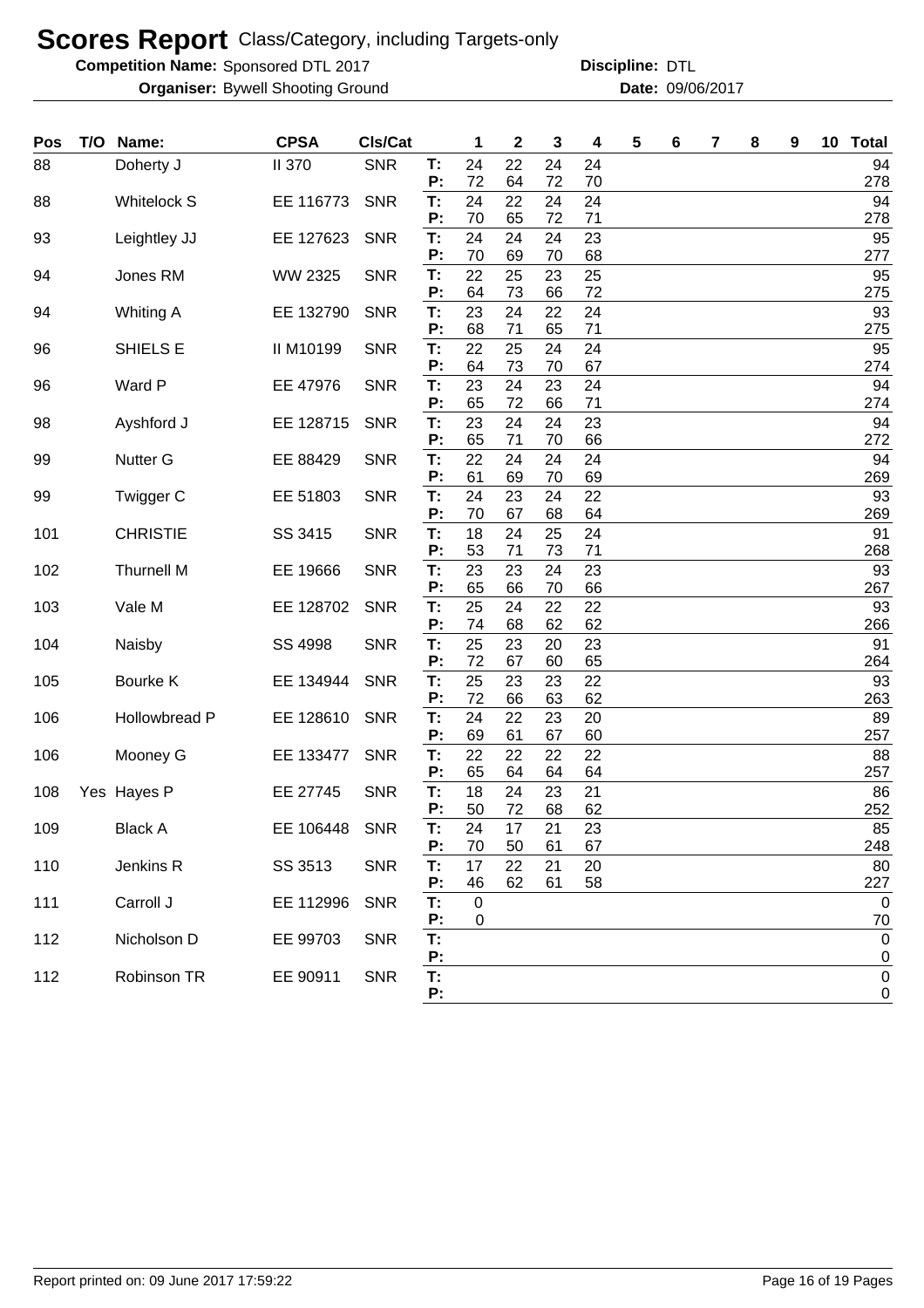**Competition Name:** Sponsored DTL 2017 **Discripline: DTL** 

Bywell Shooting Ground 09/06/2017 **Organiser: Date:**

| Pos            | T/O | Name:                 | <b>CPSA</b>     | CIs/Cat    |          | 1        | 2        | 3        | 4          | 5 | 6 | 7 | 8 | 9 | 10 | <b>Total</b> |
|----------------|-----|-----------------------|-----------------|------------|----------|----------|----------|----------|------------|---|---|---|---|---|----|--------------|
| 1              |     | <b>Sweet GP</b>       | EE 44635        | <b>VET</b> | T:<br>P: | 25<br>75 | 25<br>74 | 25<br>75 | 25<br>72   |   |   |   |   |   |    | 100<br>296   |
| 2              |     | <b>Taylor G</b>       | EE 109155       | <b>VET</b> | T:<br>P: | 25<br>75 | 24<br>70 | 25<br>73 | 25<br>74   |   |   |   |   |   |    | 99<br>292    |
| $\overline{c}$ |     | Toomer DJ             | EE 10892        | <b>VET</b> | T:       | 25       | 25       | 24       | 25         |   |   |   |   |   |    | 99           |
| 4              |     | Chapple RJ            | EE 668          | <b>VET</b> | P:<br>T: | 73<br>24 | 74<br>25 | 71<br>25 | 74<br>25   |   |   |   |   |   |    | 292<br>99    |
| 4              |     | Haines RJ             | EE 116979       | <b>VET</b> | P:<br>T: | 70<br>25 | 73<br>24 | 73<br>24 | 74<br>25   |   |   |   |   |   |    | 290<br>98    |
| 4              |     | Henry A               | EE 4336         | <b>VET</b> | P:<br>T: | 74<br>25 | 69<br>24 | 72<br>25 | 75<br>24   |   |   |   |   |   |    | 290<br>98    |
| 4              |     | Hinchliffe DJ         | EE 121065       | <b>VET</b> | P:<br>T: | 74<br>25 | 72<br>25 | 74<br>23 | 70<br>25   |   |   |   |   |   |    | 290<br>98    |
|                |     | Adams JM              | EE 12635        | <b>VET</b> | P:<br>T: | 74<br>25 | 75<br>25 | 69<br>24 | 72<br>24   |   |   |   |   |   |    | 290<br>98    |
| 8              |     |                       |                 |            | Р:       | 73       | 75       | 72       | 69         |   |   |   |   |   |    | 289          |
| 8              |     | Logan WM              | EE 8111         | <b>VET</b> | T:<br>Р: | 25<br>75 | 25<br>73 | 25<br>74 | 23<br>67   |   |   |   |   |   |    | 98<br>289    |
| 8              |     | Rogers GT             | EE 4526         | <b>VET</b> | T:<br>P: | 25<br>74 | 23<br>67 | 25<br>73 | 25<br>75   |   |   |   |   |   |    | 98<br>289    |
| 8              |     | Dore AG               | EE 31935        | <b>VET</b> | T:<br>P: | 25<br>75 | 23<br>67 | 25<br>75 | 24<br>72   |   |   |   |   |   |    | 97<br>289    |
| 12             |     | Curatolo <sub>N</sub> | <b>SS 98</b>    | <b>VET</b> | T:<br>P: | 24       | 25       | 25       | 25         |   |   |   |   |   |    | 99           |
| 12             |     | Lewzey DG             | EE 11701        | <b>VET</b> | T:       | 68<br>25 | 73<br>24 | 74<br>24 | 73<br>25   |   |   |   |   |   |    | 288<br>98    |
| 14             |     | <b>Stewart G</b>      | SS 3600         | <b>VET</b> | P:<br>T: | 73<br>24 | 71<br>23 | 71<br>25 | 73<br>25   |   |   |   |   |   |    | 288<br>97    |
| 14             |     | <b>Turkington M</b>   | EE 109958       | <b>VET</b> | P:<br>T: | 70<br>23 | 67<br>24 | 74<br>25 | 75<br>25   |   |   |   |   |   |    | 286<br>97    |
| 16             |     | Maclennan W           | EE 114460       | <b>VET</b> | P:<br>T. | 66<br>24 | 72<br>25 | 74<br>25 | 74<br>24   |   |   |   |   |   |    | 286<br>98    |
| 16             |     | Atkinson E            | EE 101102       | <b>VET</b> | P:<br>T. | 69<br>24 | 74<br>23 | 73<br>25 | 68<br>25   |   |   |   |   |   |    | 284<br>97    |
|                |     |                       |                 |            | P:       | 70       | 68       | 74       | 72         |   |   |   |   |   |    | 284          |
| 16             |     | Fisher R D            | EE 39107        | <b>VET</b> | T:<br>P: | 25<br>74 | 24<br>69 | 24<br>69 | 24<br>72   |   |   |   |   |   |    | 97<br>284    |
| 16             |     | Scott N               | SS 5385         | VET        | T:<br>P: | 24<br>70 | 24<br>69 | 25<br>73 | 24<br>72   |   |   |   |   |   |    | 97<br>284    |
| 20             |     | Foxall A              | EE 124509       | <b>VET</b> | T:<br>Ρ: | 25<br>73 | 23<br>68 | 25<br>73 | 24<br>69   |   |   |   |   |   |    | 97<br>283    |
| 20             |     | Philipson T           | EE 11811        | <b>VET</b> | T:<br>Ρ: | 24<br>69 | 25<br>74 | 24<br>71 | 24<br>69   |   |   |   |   |   |    | 97<br>283    |
| 20             |     | Liddell C             | EE 118066       | <b>VET</b> | T:       | 24       | 25       | 23       | 24         |   |   |   |   |   |    | 96           |
| 23             |     | <b>GREY D</b>         | <b>NI 119MM</b> | <b>VET</b> | Ρ:<br>T: | 69<br>25 | 73<br>22 | 69<br>24 | 72<br>25   |   |   |   |   |   |    | 283<br>96    |
| 24             |     | Jones GS              | EE 16367        | <b>VET</b> | P:<br>T: | 73<br>23 | 63<br>24 | 71<br>25 | 75<br>24   |   |   |   |   |   |    | 282<br>96    |
| 25             |     | Weston C              | EE 67724        | <b>VET</b> | P:<br>T: | 66<br>25 | 70<br>25 | 74<br>23 | $71$<br>23 |   |   |   |   |   |    | 281<br>96    |
| 25             |     | Milne MJ              | SS 583          | <b>VET</b> | P:<br>T: | 72<br>22 | 73<br>25 | 67<br>24 | 68<br>23   |   |   |   |   |   |    | 280<br>94    |
|                |     |                       |                 |            | P:       | 66<br>24 | 74       | 71       | 69         |   |   |   |   |   |    | 280<br>94    |
| 25             |     | Moir TG               | EE 67036        | <b>VET</b> | T:<br>P: | 72       | 23<br>68 | 24<br>72 | 23<br>68   |   |   |   |   |   |    | 280          |
| 28             |     | MacDonald A           | SS 1746         | <b>VET</b> | T:<br>P: | 22<br>65 | 25<br>75 | 25<br>73 | 23<br>66   |   |   |   |   |   |    | 95<br>279    |
| 29             |     | Bell D S              | EE 115868       | <b>VET</b> | T:<br>P: | 25<br>70 | 24<br>72 | 22<br>66 | 24<br>70   |   |   |   |   |   |    | 95<br>278    |
| 29             |     | Cole JT               | EE 108419 VET   |            | T:<br>Р: | 23<br>68 | 24<br>70 | 24<br>70 | 24<br>70   |   |   |   |   |   |    | 95<br>278    |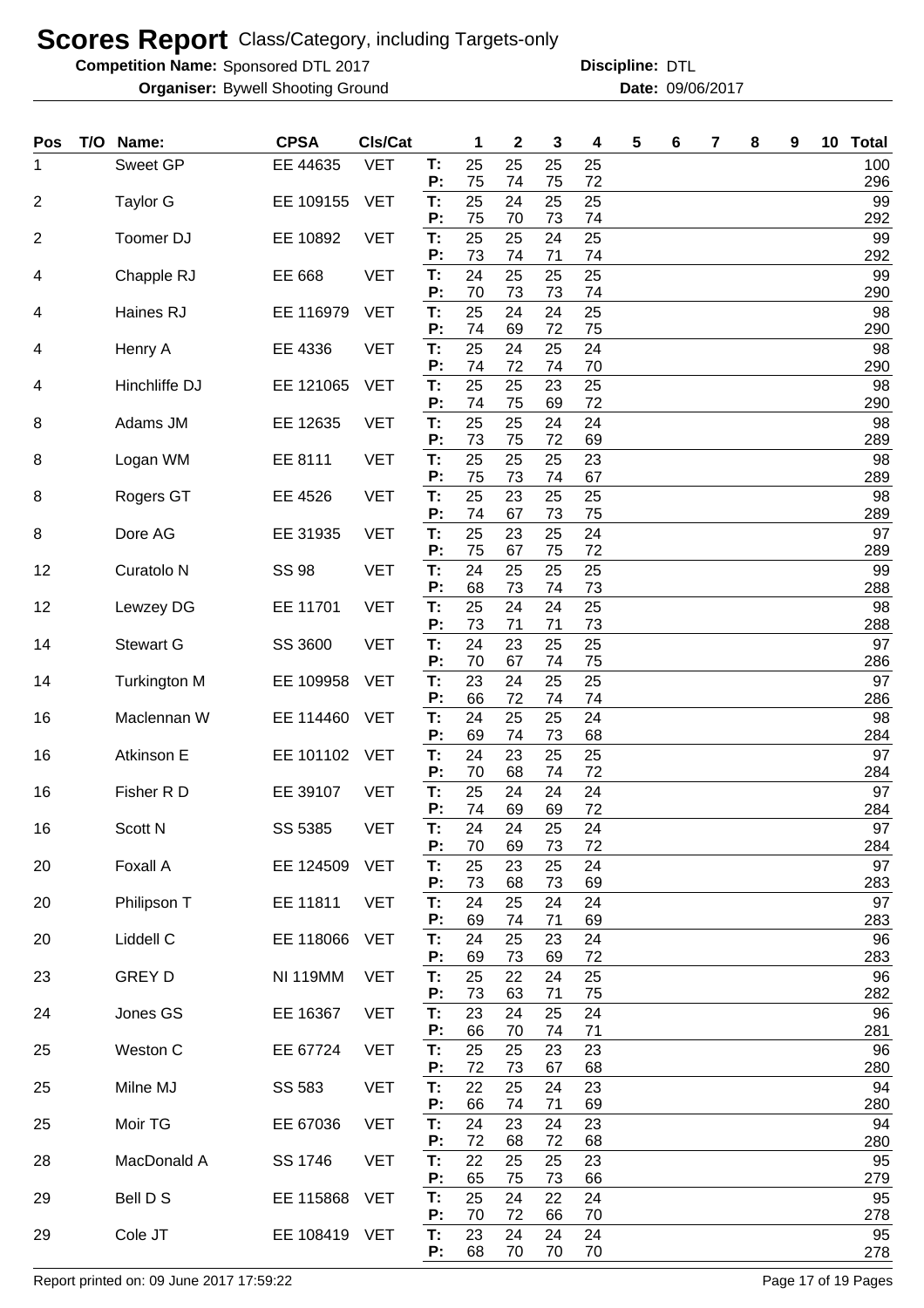**Competition Name:** Sponsored DTL 2017 **Discripline: DTL** 

Bywell Shooting Ground 09/06/2017 **Organiser: Date:**

| Pos | T/O | Name:             | <b>CPSA</b>   | Cls/Cat    |          | 1        | 2        | 3        | 4        | 5 | 6 | 7 | 8 | 9 | 10 <sub>1</sub> | <b>Total</b> |
|-----|-----|-------------------|---------------|------------|----------|----------|----------|----------|----------|---|---|---|---|---|-----------------|--------------|
| 29  |     | Lloyd GW          | <b>WW 277</b> | <b>VET</b> | T:<br>P: | 24<br>72 | 25<br>72 | 23<br>69 | 22<br>65 |   |   |   |   |   |                 | 94<br>278    |
| 29  |     | Taylor J          | EE 95589      | <b>VET</b> | T:       | 24       | 25       | 22       | 23       |   |   |   |   |   |                 | 94           |
|     |     |                   |               |            | P:       | 71       | 74       | 64       | 69       |   |   |   |   |   |                 | 278          |
| 33  |     | Jones D           | EE 16662      | <b>VET</b> | T:<br>P: | 25<br>74 | 21<br>61 | 23<br>68 | 25<br>74 |   |   |   |   |   |                 | 94<br>277    |
| 34  |     | Semmens GR        | EE 48347      | <b>VET</b> | T:       | 25       | 23       | 24       | 23       |   |   |   |   |   |                 | 95           |
| 34  |     | Slassor AH        | EE 11665      | <b>VET</b> | P:<br>T. | 74<br>23 | 65<br>22 | 72<br>25 | 65<br>25 |   |   |   |   |   |                 | 276<br>95    |
|     |     |                   |               |            | P:       | 67       | 65       | 73       | 71       |   |   |   |   |   |                 | 276          |
| 34  |     | Yes Stennett P    | EE 48595      | <b>VET</b> | T.<br>P: | 25<br>72 | 23<br>68 | 23<br>69 | 23<br>67 |   |   |   |   |   |                 | 94<br>276    |
| 34  |     | Yes Wright DA     | EE 53922      | <b>VET</b> | T:       | 24       | 24       | 25       | 21       |   |   |   |   |   |                 | 94           |
| 38  |     | Davies E          | WW 1414       | <b>VET</b> | P:<br>T: | 71<br>25 | 70<br>24 | 75<br>23 | 60<br>23 |   |   |   |   |   |                 | 276<br>95    |
|     |     |                   |               |            | Ρ.       | 73       | 69       | 67       | 66       |   |   |   |   |   |                 | 275          |
| 38  |     | Lovatt NJ         | EE 6151       | <b>VET</b> | T:<br>P: | 24<br>69 | 24<br>69 | 24<br>72 | 23<br>65 |   |   |   |   |   |                 | 95<br>275    |
| 38  |     | Yes Bentham DJ    | EE 68760      | <b>VET</b> | T:       | 23       | 25       | 22       | 24       |   |   |   |   |   |                 | 94           |
| 41  |     | Taberner DA       | EE 11531      | <b>VET</b> | Р:<br>T: | 67<br>22 | 73<br>23 | 65<br>23 | 70<br>25 |   |   |   |   |   |                 | 275<br>93    |
|     |     |                   |               |            | P:       | 64       | 68       | 68       | 74       |   |   |   |   |   |                 | 274          |
| 42  |     | Coley IJ          | EE 551        | <b>VET</b> | T:<br>P: | 24<br>69 | 24<br>69 | 23<br>66 | 23<br>68 |   |   |   |   |   |                 | 94<br>272    |
| 43  |     | Sayles G          | EE 119513     | <b>VET</b> | T:       | 21       | 25       | 24       | 23       |   |   |   |   |   |                 | 93           |
|     |     |                   | SS 4978       | <b>VET</b> | P:<br>T: | 60<br>24 | 74<br>22 | 70<br>23 | 67<br>23 |   |   |   |   |   |                 | 271<br>92    |
| 43  |     | Kling RJ          |               |            | P:       | 70       | 65       | 68       | 68       |   |   |   |   |   |                 | 271          |
| 45  |     | Aldous J          | EE 58140      | <b>VET</b> | T:<br>P: | 24<br>71 | 23<br>67 | 23<br>67 | 22<br>62 |   |   |   |   |   |                 | 92<br>267    |
| 45  |     | Crehan P          | EE 131948     | <b>VET</b> | T:       | 23       | 22       | 24       | 23       |   |   |   |   |   |                 | 92           |
|     |     |                   |               |            | P:       | 66       | 63       | 70       | 68       |   |   |   |   |   |                 | 267          |
| 47  |     | Lewis RJ          | EE 12352      | <b>VET</b> | T:<br>P: | 21<br>62 | 25<br>71 | 23<br>66 | 23<br>67 |   |   |   |   |   |                 | 92<br>266    |
| 48  |     | <b>Ridley DJ</b>  | EE 31260      | <b>VET</b> | T.<br>P: | 24       | 23<br>64 | 24       | 22       |   |   |   |   |   |                 | 93           |
| 48  |     | Hodges PA         | EE 74062      | <b>VET</b> | T:       | 68<br>22 | 24       | 70<br>23 | 63<br>23 |   |   |   |   |   |                 | 265<br>92    |
|     |     |                   |               |            | P:       | 64       | 68       | 66       | 67       |   |   |   |   |   |                 | 265          |
| 48  |     | Edmond S          | WW 2696       | <b>VET</b> | T:<br>P: | 21<br>62 | 25<br>74 | 23<br>65 | 22<br>64 |   |   |   |   |   |                 | 91<br>265    |
| 51  |     | <b>Edwards FJ</b> | WW 109        | <b>VET</b> | T:<br>P: | 23<br>66 | 24       | 21       | 22       |   |   |   |   |   |                 | 90           |
| 52  |     | Amos DG           | EE 56201      | <b>VET</b> | T:       | 23       | 70<br>25 | 63<br>22 | 65<br>22 |   |   |   |   |   |                 | 264<br>92    |
|     |     |                   |               |            | P:       | 67       | 73       | 61       | 62       |   |   |   |   |   |                 | 263          |
| 52  |     | <b>Barratt A</b>  | EE 110874     | <b>VET</b> | T:<br>P: | 21<br>63 | 24<br>71 | 22<br>60 | 24<br>69 |   |   |   |   |   |                 | 91<br>263    |
| 52  |     | Sinclair J        | SS 1647       | <b>VET</b> | T:       | 23       | 24       | 21       | 23       |   |   |   |   |   |                 | 91           |
| 52  |     | Yes Jacobs FA     | EE 96394      | <b>VET</b> | P:<br>T: | 66<br>25 | 69<br>20 | 61<br>21 | 67<br>24 |   |   |   |   |   |                 | 263<br>90    |
|     |     |                   |               |            | P:       | 74       | 58       | 60       | 71       |   |   |   |   |   |                 | 263          |
| 56  |     | Yes Aisthorpe BS  | EE 37136      | <b>VET</b> | T:<br>P: | 23<br>66 | 21<br>62 | 22<br>66 | 23<br>68 |   |   |   |   |   |                 | 89<br>262    |
| 56  |     | Yes Bonati S      | EE 80409      | <b>VET</b> | T:       | 21       | 23       | 21       | 24       |   |   |   |   |   |                 | 89           |
| 58  |     | Abrams M          | EE 96322      | <b>VET</b> | P:<br>T: | 62<br>22 | 68<br>20 | 63<br>24 | 69<br>22 |   |   |   |   |   |                 | 262<br>88    |
|     |     |                   |               |            | P:       | 66       | 60       | 70       | 65       |   |   |   |   |   |                 | 261          |
| 59  |     | Hall JR           | EE 10460      | <b>VET</b> | T:<br>P: | 23<br>67 | 21<br>61 | 24<br>70 | 22<br>62 |   |   |   |   |   |                 | 90<br>260    |
| 59  |     | Ackroyd CA        | EE 72230      | <b>VET</b> | T:       | 22       | 19       | 23       | 25       |   |   |   |   |   |                 | 89           |
|     |     |                   |               |            | P:       | 64       | 55       | 66       | 75       |   |   |   |   |   |                 | 260          |